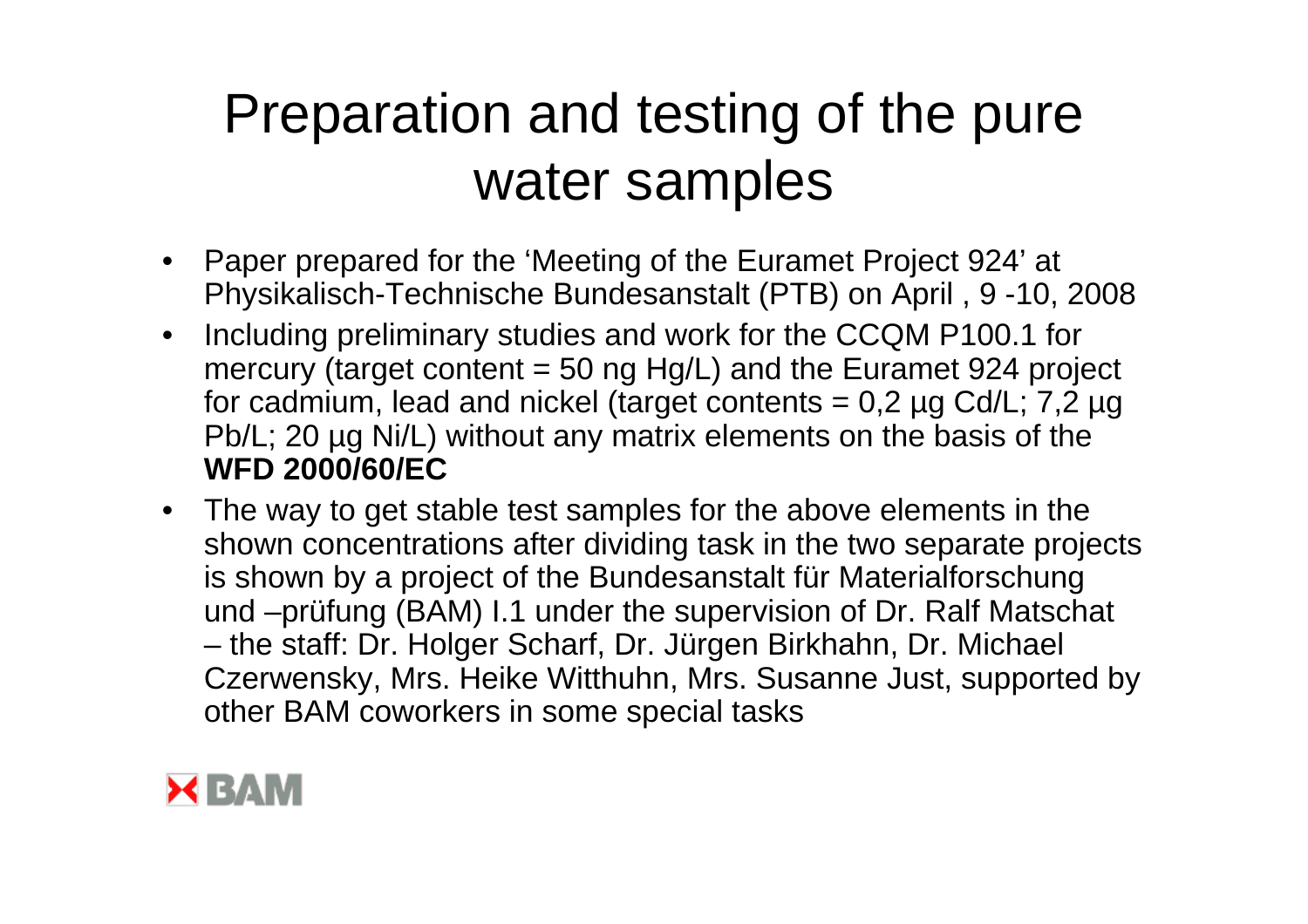## **Overview**

- Selection of possible vessel materials for storage of the special test samples
- Purification of the vessels
- Required chemicals
- Schemes for gravimetric control for all steps of preparation
- Test preparation for the stability check
- Organisation of the measurements
- Schemes of calibration and first experience with the new AFS method and spectrometer
- Results of the stability tests
- Resumes and conclusions

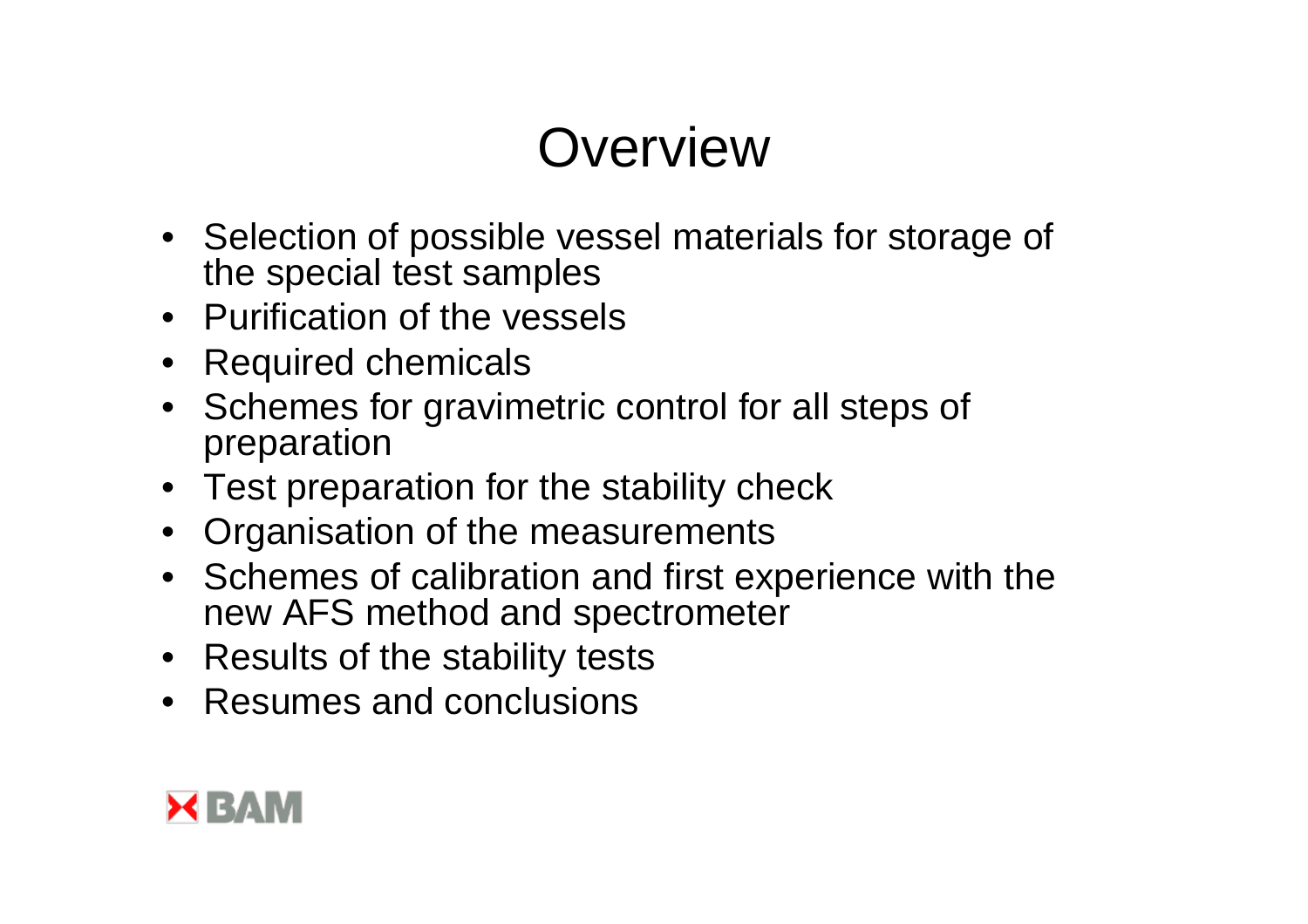## Material for the sample preparation

- **500 mL Duran-bottles** were selected for CCQM P100.1 (Hg).
- • Basics:
	- $\blacktriangleright$  it was aimed for sample volumes as big as possible in view of possible enrichment procedures,
	- $\blacktriangleright$  on the other hand 1 L-bottles were regarded as too big in view of their shipping.
	- ¾PFA-bottles of these volumes seemed to too high priced;
	- $\blacktriangleright$  and on the other hand Duran (borosilicate glass) is the best convenient material for a low-loss storage of low concentrated mercury solutions (based on literature references).
- $\bullet$  Because of the high tare weights of the empty bottles, and also of the final masses after filling them with 500 mL, a coarser balance (here a precision balance up to 1,2 kg with a readability of 0,001 g) was selected. Difficulties with the wind deflector (the customary part is too small, all bottles and volumetric vessels of about 500 mL and more are taller than the deflector) could be overcome using a selfmade glass construction of a wind deflector with an appropriate height.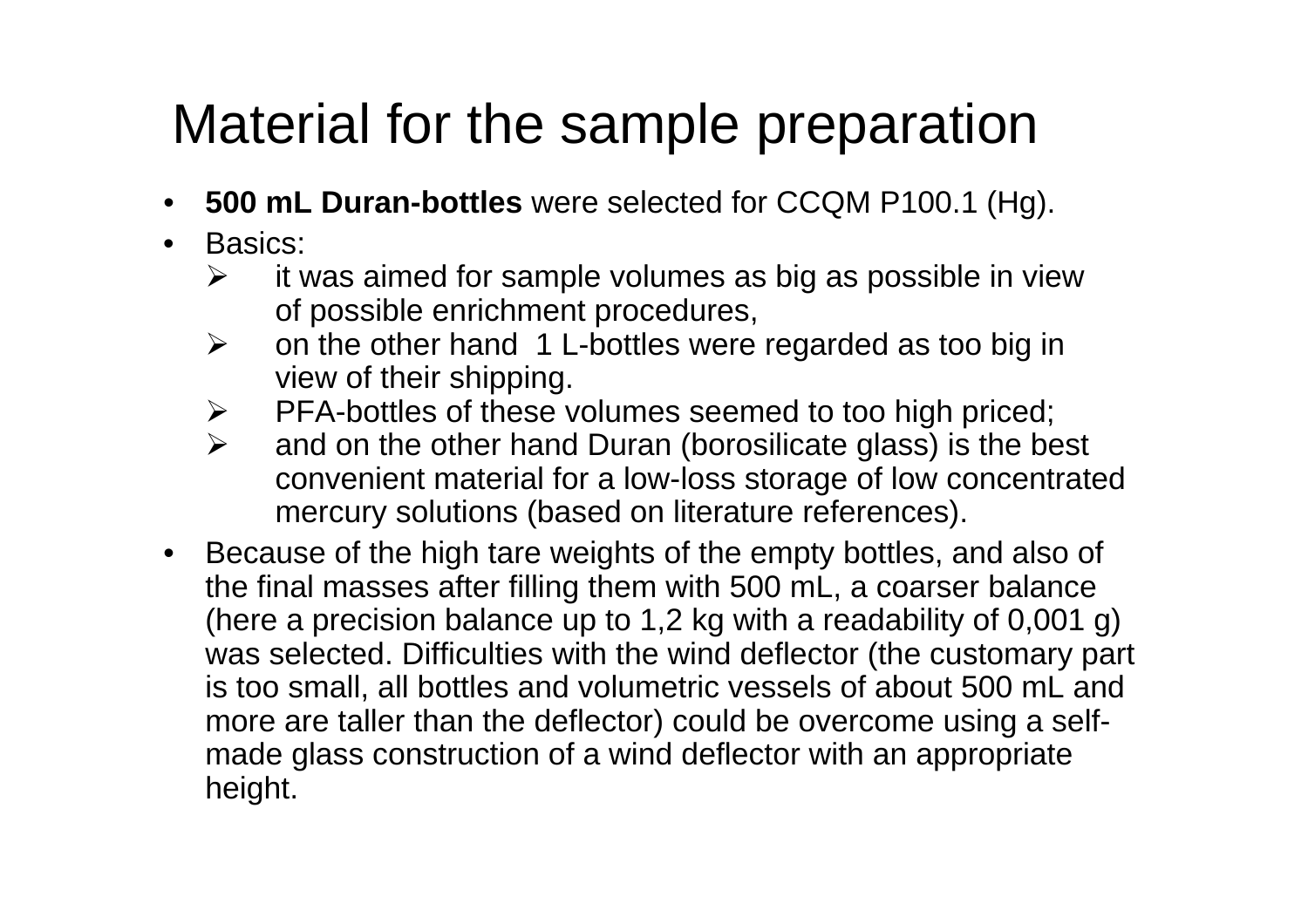# Material for the sample preparation

- $\bullet$ **100 mL PFA-bottles** were selected for Euramet 924 (Cd, Pb, Ni).
- $\bullet$  A priori one has to expect difficulties during the weighings on normal equipped analytical balances, because the bottles have to be strictly dry before the gravimetrical procedures for the preparation can be done with an acceptable tara value. Because of this, antistatic weighing conditions are to realise (antistatic seal with wristband, ion shower for elimination of charged surfaces, effective earthing of the body of the balance).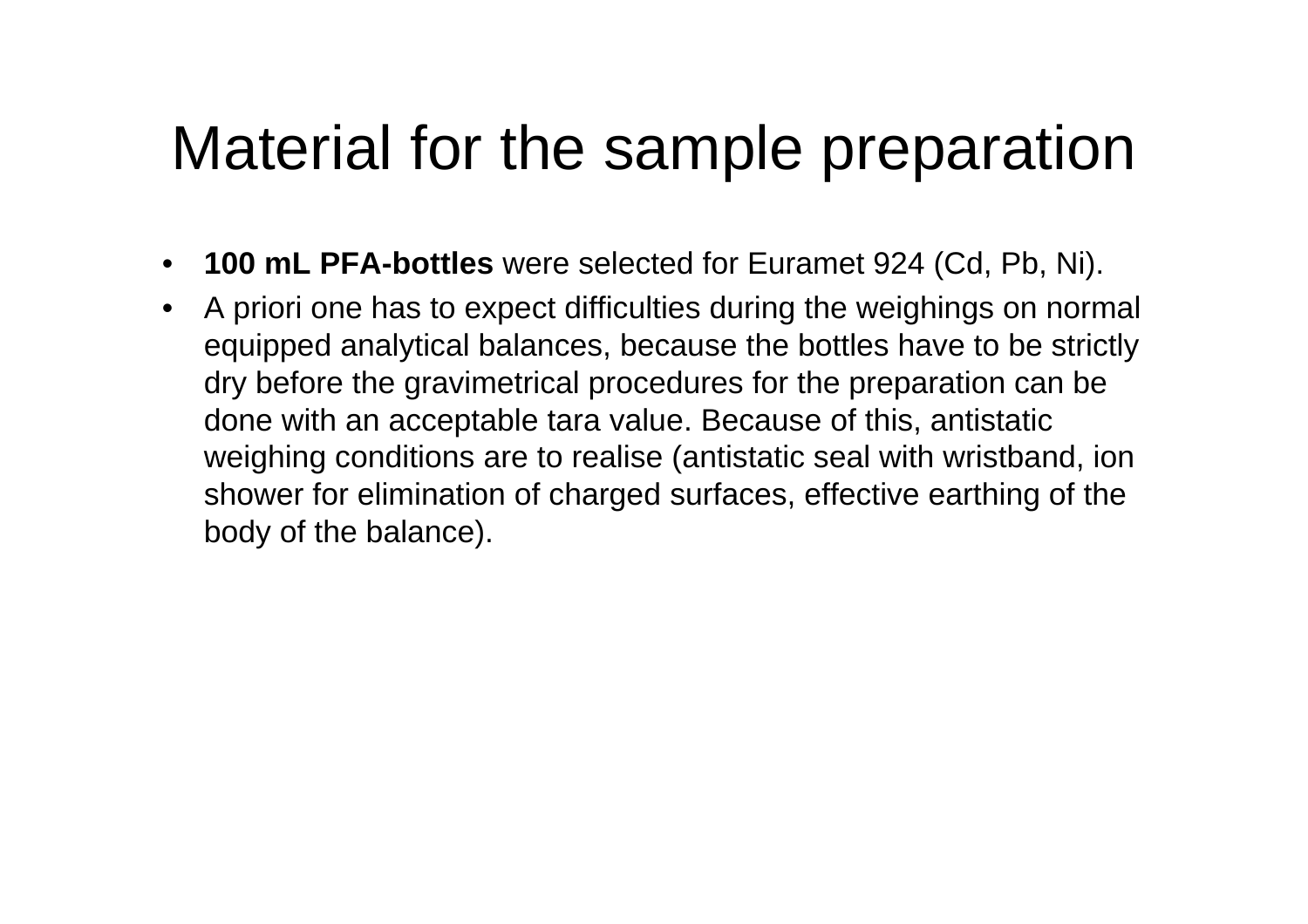### Purification of the bottles

- $\bullet$ Acid mixture = 200 mL  $HNO<sub>3</sub>$  suprapur + 166 mL HCl suprapur in  $2,5$  L Milli-Q – water
- $\bullet$  the bottles were completely filled with this mixture and leached over a time period of minimum 14 days (4 weeks are better); for finishing the procedure, the bottles were hand-shaken several times with an adequate amount of MilliQ-water and after this filled with water of the same quality for 3 days of repeated leaching this last procedure was repeated 4 x
- $\bullet$ after purification: drying took place under "laminar flow" – conditions (laminar flow hood).

After drying each bottle was screwed tightly closed and stored in a foil bag made of PE (with ZIP-lock) till the next preparation step.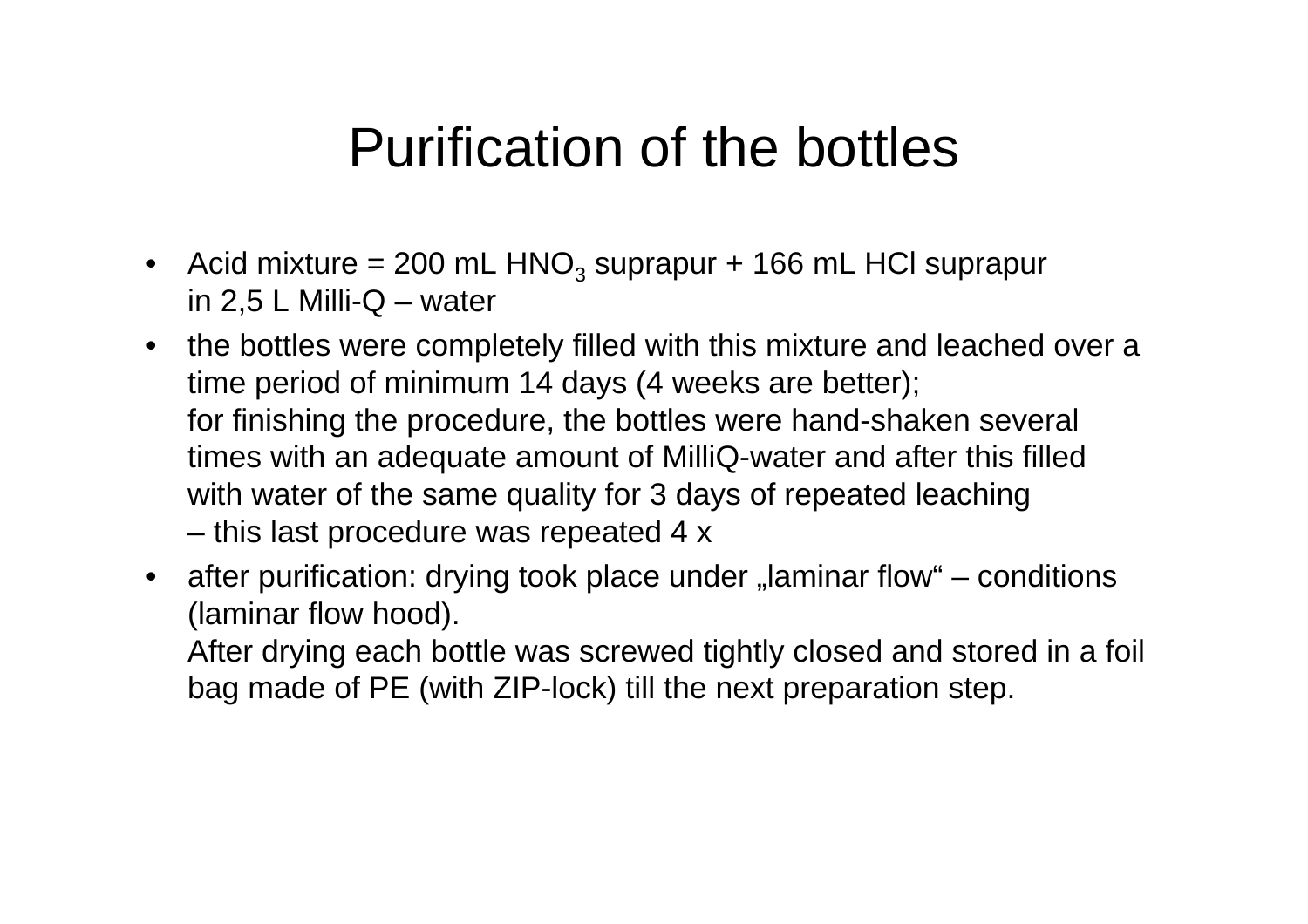## BrCl --- preparation

- • **from USEPA Method 1631, Revision E - August 2002 "Mercury in Water by Oxidation, Purge and Trap, and Cold Vapor Atomic Fluorescence Spectrometry"**
- $\bullet$  **transformation to the laboratory conditions in BAM working group I.14**  $\blacktriangleright$ **Approach for 100 mL of the BrCl solution**
- •KBr and KBrO $_3$  as pure as possible (min. p.a.), main focus is to guarantee a low Hgcontent, - heat in a drying oven at 250°C (for about 1 to 2 h)
- $\bullet$  HCl (30 to 37%, suprapur, if not, another possibility is: p.a.)– if any doubt concerning sufficient low Hg blank (in spite of possibly declared low Hg-content or possible faulty lots [what also might happen with products of renowned producers!])  $\Rightarrow$  decrease the Hg content, bubble the acid for at least 15 minutes with argon, nitrogen or air
- $\bullet$ 1,08 g KBr are solved in conc. HCl (suprapur) (ca. 40 mL) – with a stirrer for about 1 h
- •1,52 g KBrO<sub>3</sub> are added very slowly while stirring – the colour of the solution changes from yellow to red (reddish) to orange – further stirring for about 1 h is needed – meanwhile filling the vessel with the conc. HCl - before the vessel is closed (otherwise it is possible to get high pressure caused by outgassing of halogene)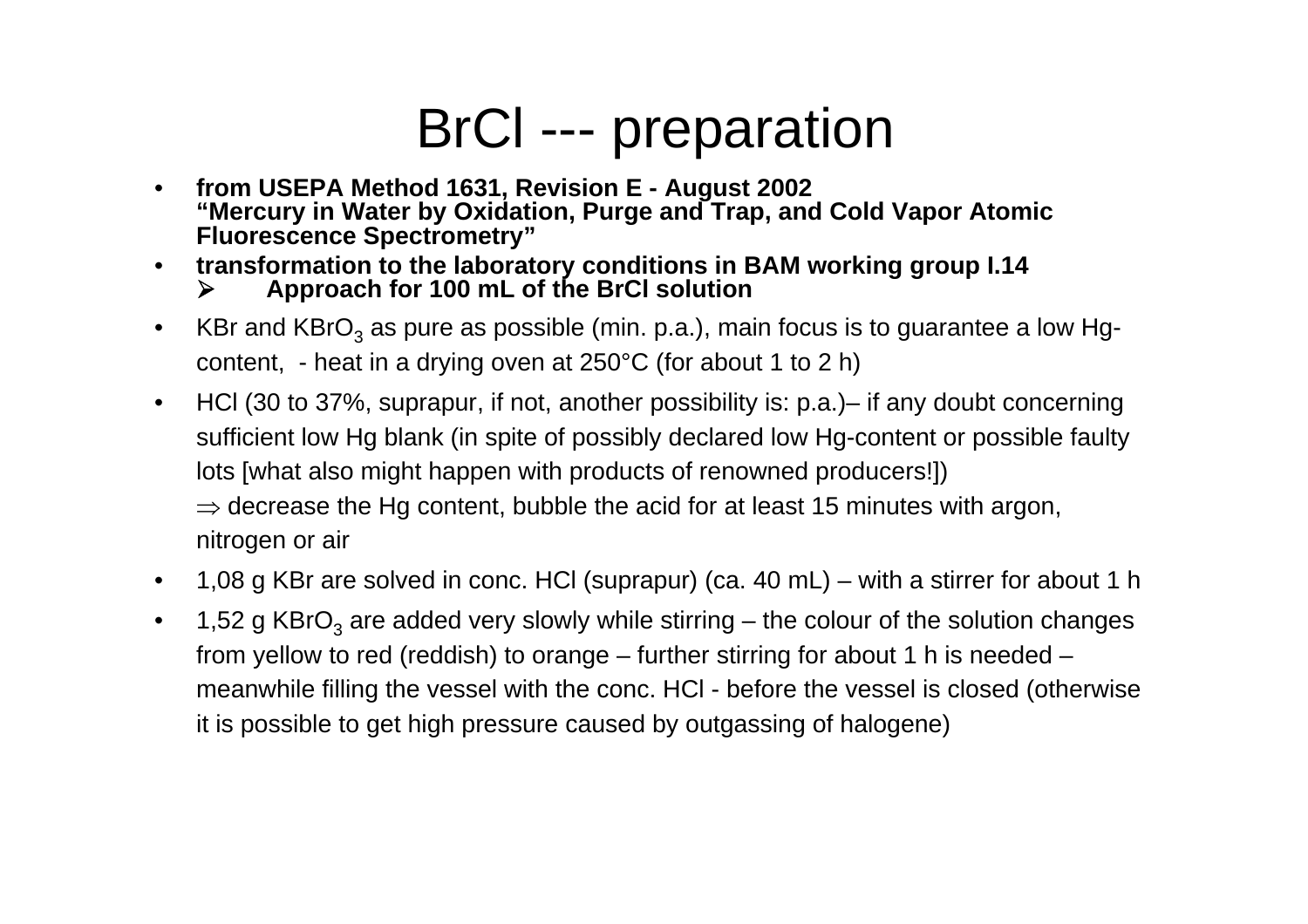## BrCl --- Usage

- Addition of this BrCl-solution for stabilisation of the Hgcontent in aqueous solutions:
- • $\triangleright$  for clear water and filtered samples = addition of 0,5 mL BrCl to 100 mL sample volume
- • $\triangleright$  for brownish water and unclear samples = addition of 1,0 mL BrCl to 100 mL sample volume
- Let react for at least 30 min at room temperature, or, to reduce the reaction time, warm to about 50°C, in the case of early fading out of the yellow colour, add the same amount of reagent (sample solution should stay yellow until the next step);
- This kind of stabilisation shall be enough for 7 days in adequate container materials (e.g. borosilicate glass, quartz, PTFE, FEP, PFA --- PE is absolutely improper!!!)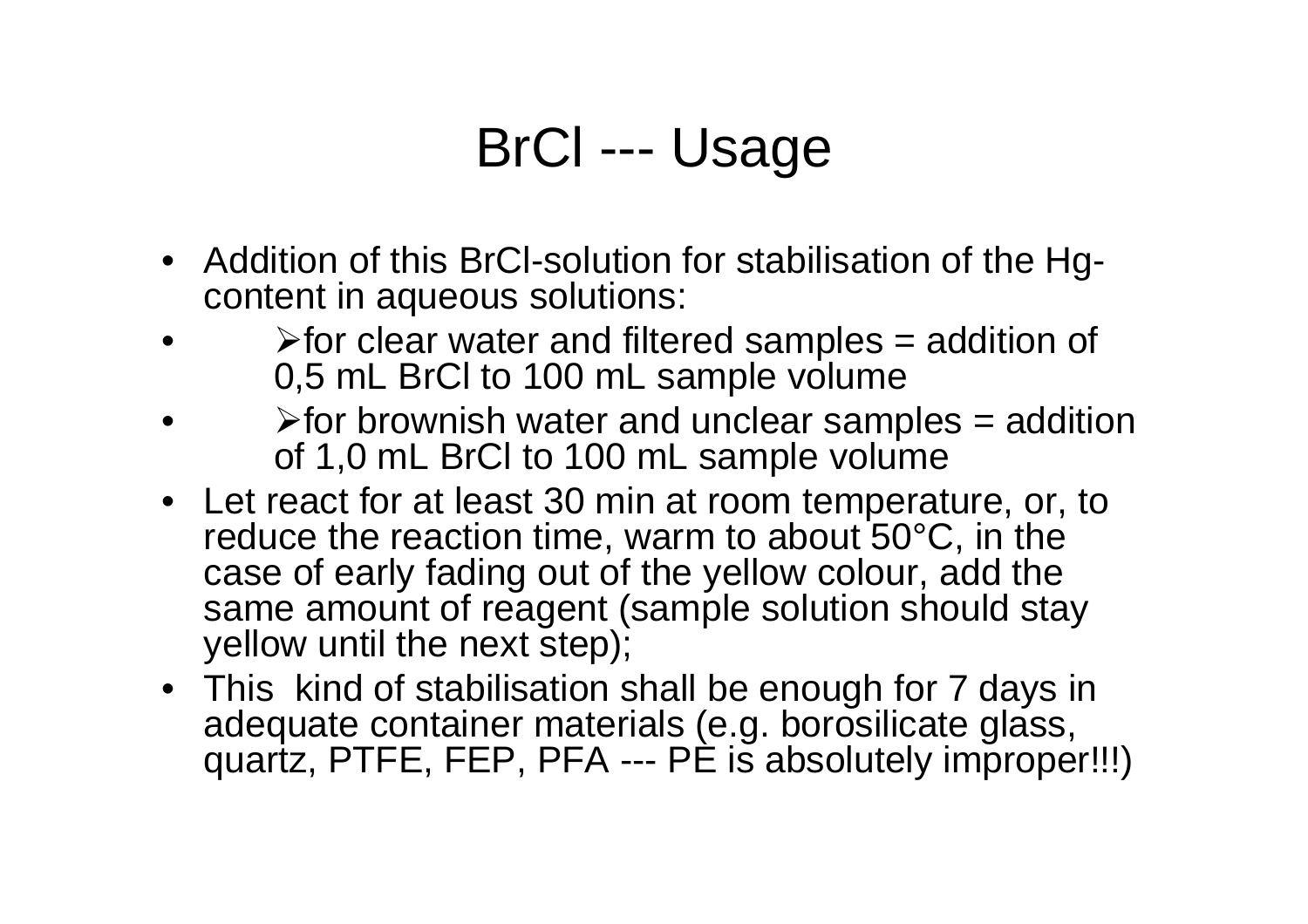## L-Ascorbic acid solutionas reducing agent

 $\bullet$  before Hg-determination, an addition of 500 µL**1\*** of a 10% Lascorbic acid solution (or 200 mg of the solid substance) per 100 mL sample solution is needed, for removing an access of Br, the yellow colour of BrCl will disappear (otherwise the reduction reaction with tin(II)-chloride will be interfered)

References for a usage of ascorbic acid: DIN EN 13506 from April 2002 and furthermore in the draft of DIN EN ISO 17852 from July 2007 , Water quality – determination of mercury – method using atomic fluorescence spectrometry; German version prEN ISO 17852:2007")

•**1\*** better is an addition of 1 mL (according to DIN recommendations)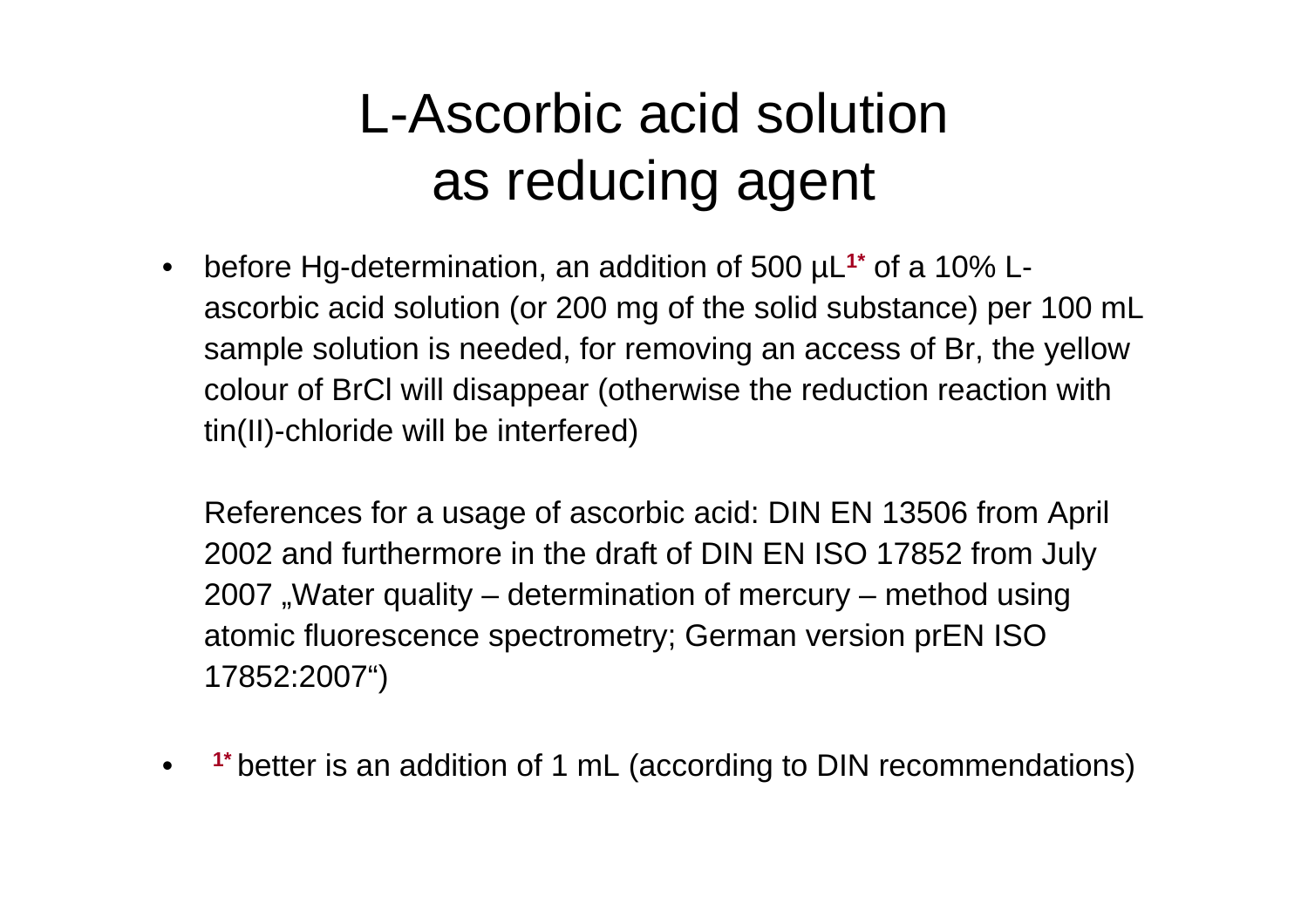### $NH<sub>2</sub>OH<sup>*</sup>HCI$ as reducing agent

- $\bullet$ Hydroxylamine hydrochloride — Dissolve 300 g of  $NH<sub>2</sub>OH<sup>*</sup>HC$  in reagent water and bring to 1.0 L. This solution may be purified by the addition of 1.0 mL of SnCl $_{\rm 2}$  solution and purging overnight at 500 mL/min with Hg-free N<sub>2</sub>. Flow injection systems may require the use of less SnCl<sub>2</sub> for the purification of this solution.
- $\bullet$ Add 0.2-0.25 mL of  $NH<sub>2</sub>OH$  solution to the BrCI-oxidized sample in the 125-mL sample bottle. Cap the bottle and swirl the sample. The yellow colour will disappear, indicating the destruction of the BrCl. Allow the sample to react for 5 min with periodic swirling to be sure that no traces of halogens remain.
- $\bullet$ (Source: EPA Method 1631, Revision E - August 2002)
- $\bullet$  **But in this reaction a nitrogen generation is possible and this has a quenching effect to the determination of Hg with the AFS method**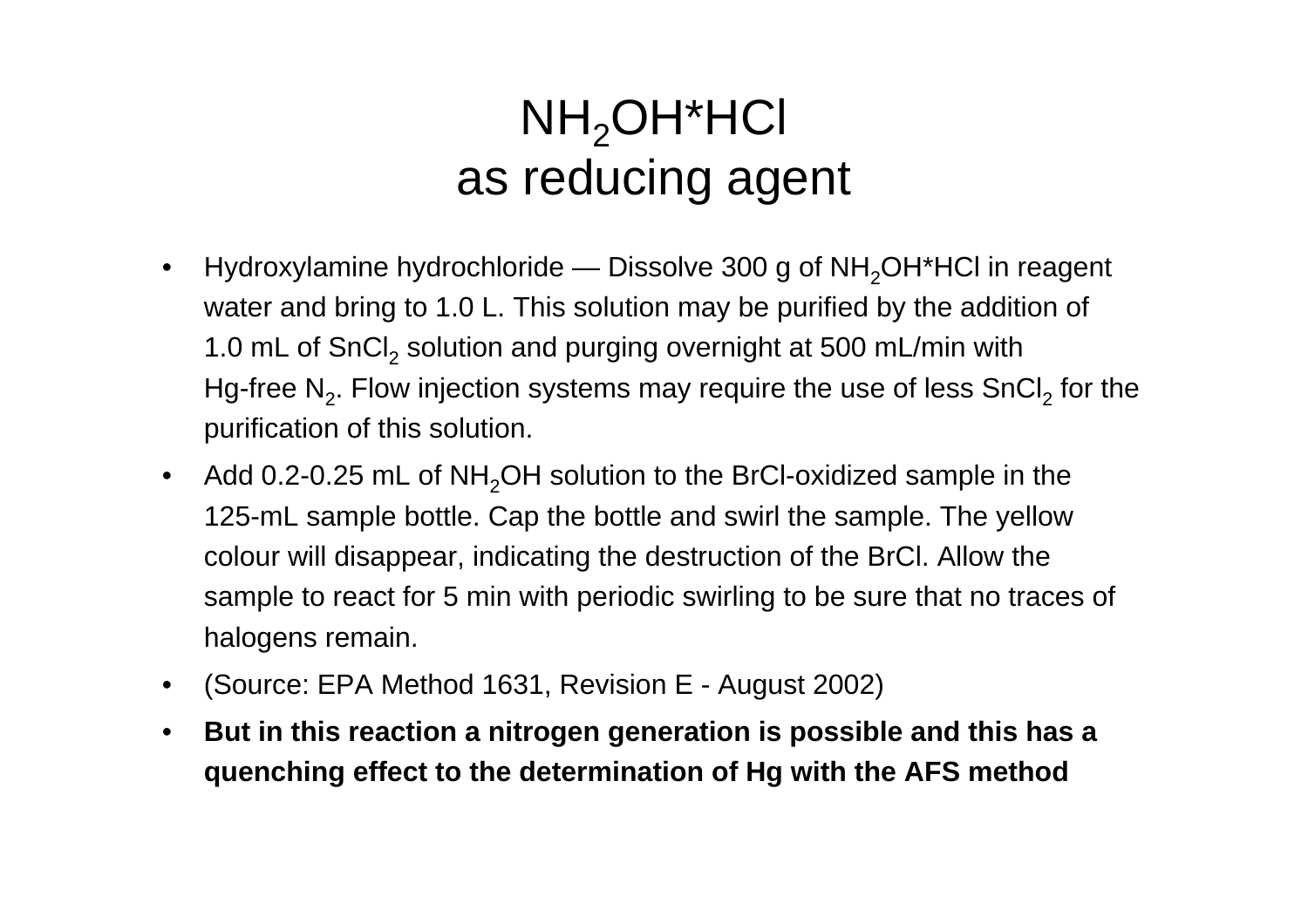### Mercury stock, working and spike solutions

- $\bullet$ Selected material: mercury (99,999 %), liquid; Heraeus, 009259
- • Stock was prepared at 09/ 27/1995 (directly in a 250 mL volumetric flask)  $\triangleright$  metal drops are solved in 50 mL 1:1 HNO<sub>3</sub> subboiling quality (s.b.)
	- $\triangleright$  the flask is then filled with (14 mL HNO<sub>3</sub> s.b. in 200 mL water) to the mark

 $\mathsf{m}_\mathsf{E}$  (Hg) = 5,5505 g (solution named Hg/001)

• 2-step (each 1:100) dilution of this stock solution, this 1:10,000 diluted working solution had a analyte mass of

### m<sub>w</sub> (Hg) = 2,17809\*10<sup>-6</sup> g

 $\bullet$  Preparation of the spike solution by adding 5,5 mL of the working solution to a 500 mL volumetric flask and filling up at 11/ 27/2006 resulting in a concentration of

### m<sub>s</sub> (Hg) = 24,14 μg/kg resp. 24,52 μg/L

this spike solution has the density of 0,99916 g/cm $^3$  at 20°C  $\,$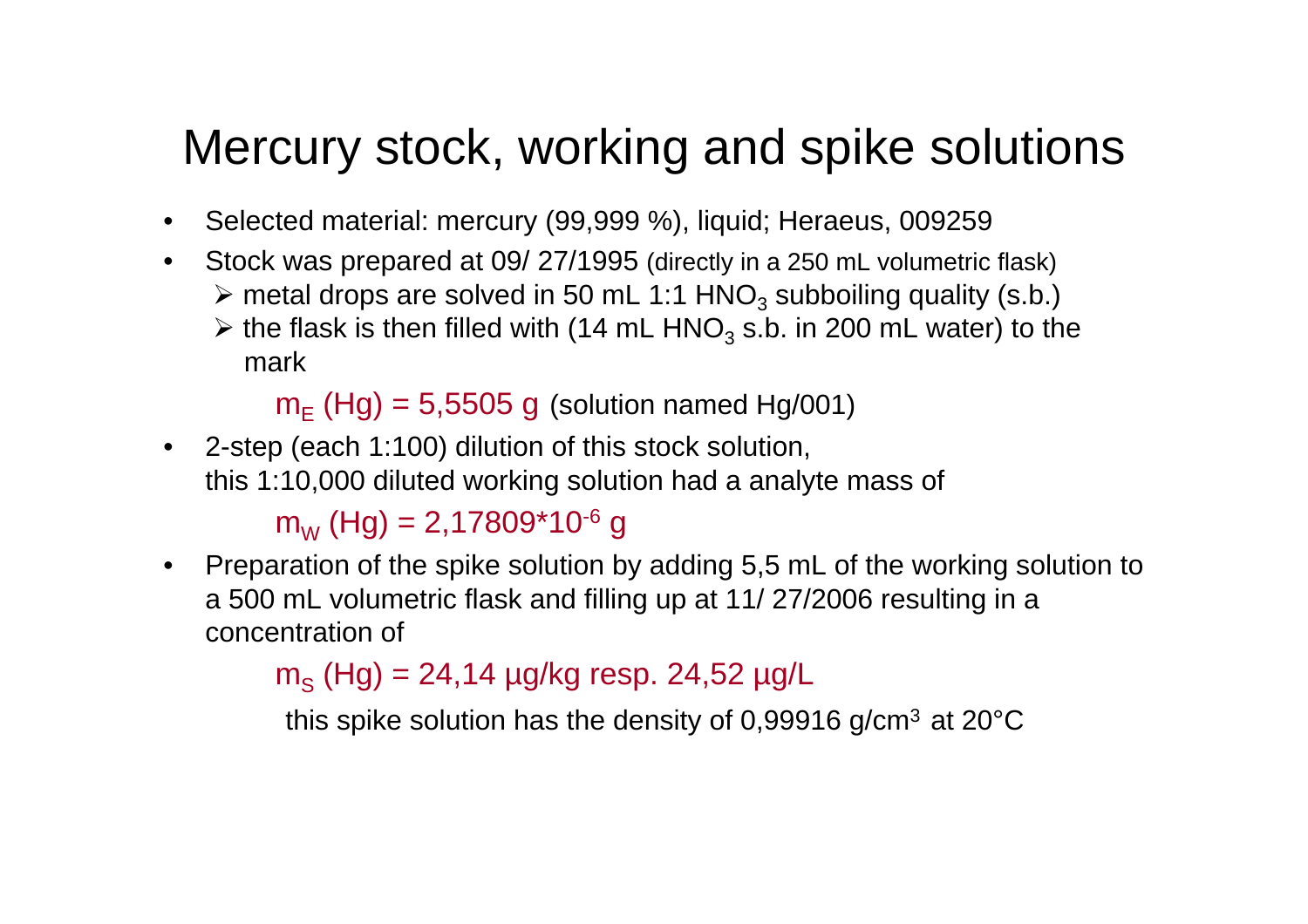## Bottle preparation before spiking

- $\bullet$  Prefilling of the bottles (gravimetric control) with 499 mL of the mixture consisting of 2,5 mL BrCI-solution (2,5 mL with Eppendorf) and 496,5 mL MilliQ-water - (all weighing results were put in an Excel-sheet)
- $\bullet$  The procedure of supplying water was made under normal laboratory conditions [Note: without any contamination protection] by 5 times pipetting of a 100 mL volume of water into a beaker (graduated, to have control of counting the repeats); then 3,5 mL  $(2,5$  mL  $+$  1 mL) were repipetted to give 496,5 mL volume in the beaker [Note: 2,5 mL for the following addition of the BrCl-solution and 1 mL for later addition of spike solutions (Hg resp. Blank water)].

After this, the beaker content of 496,5 mL water volume was given to the 500 mL-borosilicate-test-bottle. With this procedure a real risk of contamination from the laboratory air is existent. This fact was tolerated as a small contamination risk of a nearly constant amount of Hg which was regarded as being without any relevance for the stability tests.

- Note: This circumstantial procedure was selected, because at that time the assumed contamination risk of an available Metrohm-Diluter wasn't clear.At later preparation of the CCQM test samples this diluter was used as a tool free from any contamination.
- $\bullet$  After the addition of water to the bottles, the 2,5 mL BrCl-solution (2,5 mL with Eppendorf) was added to the sum of 499 mL.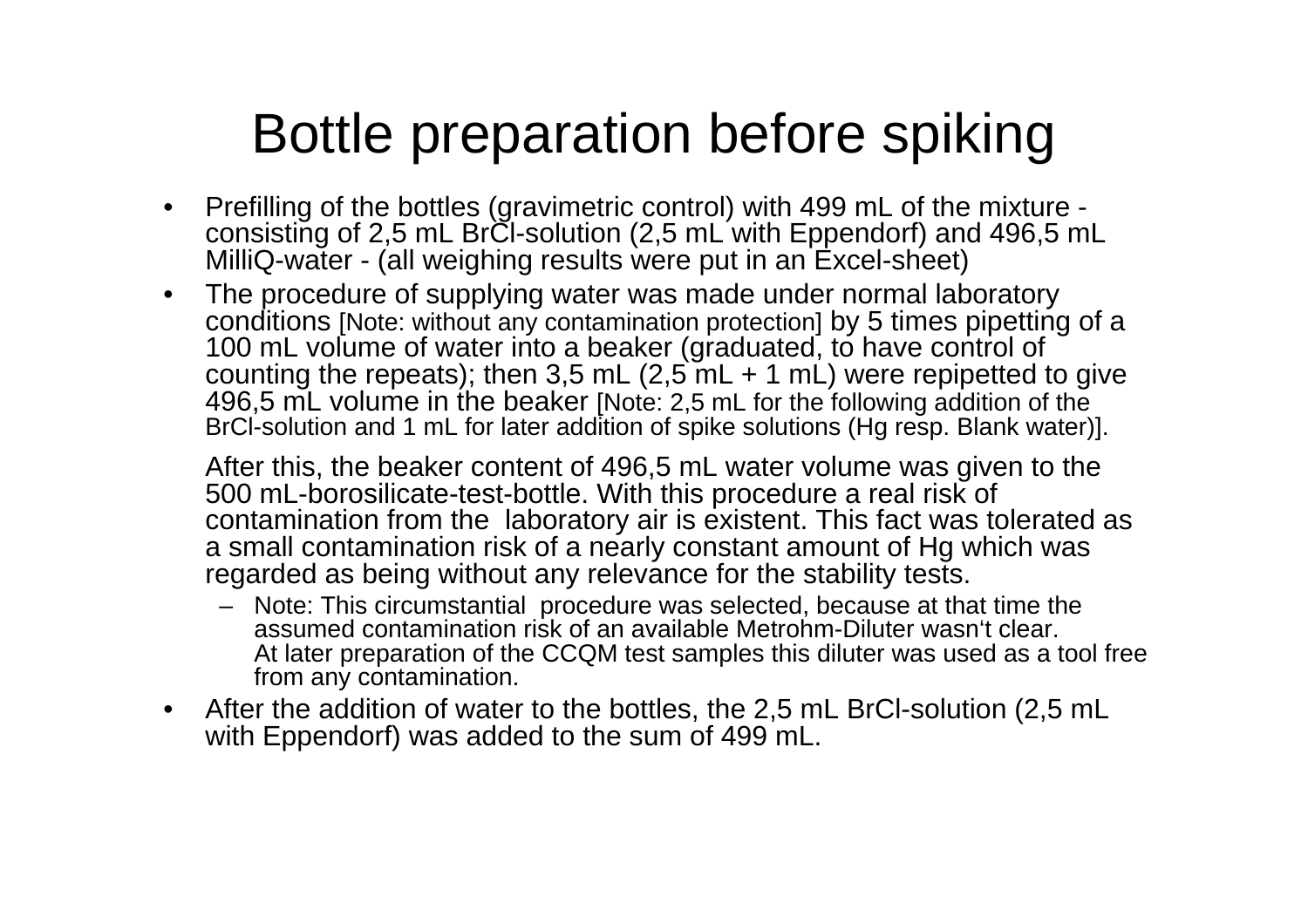### Table 1: Protocol of the test bottle preparation (brutto values); weighings carried out at analytical balance Sartorius LC1200S

|           | Sample-<br>Name | Bottle type             | <b>Mass</b><br>[dry,<br>empty] | Mass after<br>addition<br>2,5 mL BrCl-<br>solution | Mass after addition<br>496,5 mL MilliQ-<br>water | Mass after<br>addition<br>$1000 \mu L$<br>of spike-solution |
|-----------|-----------------|-------------------------|--------------------------------|----------------------------------------------------|--------------------------------------------------|-------------------------------------------------------------|
| Bottle 01 | HgBW1           | 500 mL-<br>glass bottle | 350,705                        | 353,617                                            | 847,641                                          | 848,636                                                     |
| Bottle 02 | HgStab01        | 500 mL-glassb.          | 350,367                        | 353,245                                            | 847,235                                          | 848,228                                                     |
| Bottle 03 | HgStab02        | 500 mL-glassb.          | 351,692                        | 354,604                                            | 848,541                                          | 849,536                                                     |
| Bottle 04 | HgStab03        | 500 mL-glassb.          | 350,161                        | 353,077                                            | 847,008                                          | 848,001                                                     |
| Bottle 05 | HgStab04        | 500 mL-glassb.          | 351,63                         | 354,528                                            | 848,473                                          | 849,465                                                     |
| Bottle 06 | HgBW2           | 500 mL-glassb.          | 350,888                        | 353,801                                            | 847,784                                          | 848,779                                                     |
| Bottle 07 | HgStab05        | 500 mL-glassb.          | 351,589                        | 354,495                                            | 848,435                                          | 849,428                                                     |
| Bottle 08 | HgStab06        | 500 mL-glassb.          | 351,869                        | 354,786                                            | 848,728                                          | 849,723                                                     |
| Bottle 09 | HgStab07        | 500 mL-glassb.          | 350,615                        | 353,531                                            | 847,49                                           | 848,488                                                     |
| Bottle 10 | HgStab08        | 500 mL-glassb.          | 350,886                        | 353,806                                            | 847,662                                          | 848,656                                                     |
| Bottle 11 | HgBW3           | 500 mL-glassb.          | 350,509                        | 353,426                                            | 847,673                                          | 848,671                                                     |
| Bottle 12 | HgStab09        | 500 mL-glassb.          | 351,88                         | 354,799                                            | 848,731                                          | 849,725                                                     |
| Bottle 13 | HgStab10        | 500 mL-glassb.          | 352,381                        | 355,293                                            | 849,24                                           | 850,236                                                     |
| Bottle 14 | HgStab11        | 500 mL-glassb.          | 351,399                        | 354,315                                            | 848,273                                          | 849,267                                                     |
| Bottle 15 | HgStab12        | 500 mL-glassb.          | 352,485                        | 355,4                                              | 849,432                                          | 850,424                                                     |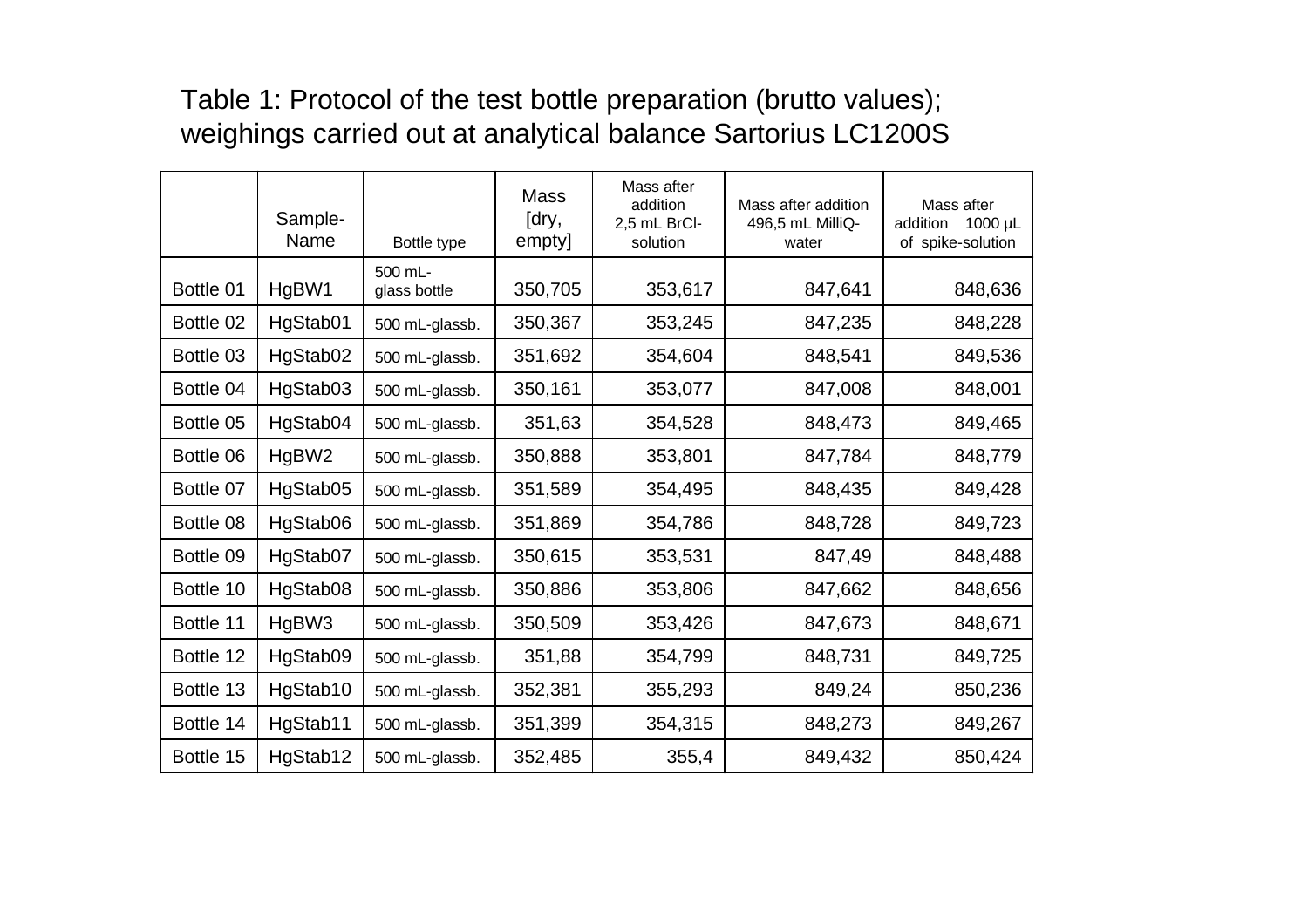## Dispenser calibration

Tables 2 + 3 show the measuring results of the gravimetric control of the piston stroke dispenser Hamilton MicroLab1000 in the scale 1000 µL

- <sup>¾</sup>(Tabelle 2): with MilliQ-water on Sartorius AC210S respectively
- <sup>¾</sup>(Tabelle 3): with the prepared Hg-spike solution from the 500 mL-volumetric flask for the prefilled glas bottles on Sartorius LC1200S

(subsequent the used symbols)

| = mean value of n repeated measurements                                         |
|---------------------------------------------------------------------------------|
| = standard deviation of n repeated measurements                                 |
| $=$ relative standard deviation of n repeated measurements $=$ VK               |
| = Unprecision cv $[%]$ = s : M * 100%                                           |
| $=$ half bandwith of the confidence interval for a probability of error of 5%   |
| = number of the repeated measurements                                           |
| $=$ incorrectness [%] d=(M - TARGET) : TARGET * 100%                            |
| = margin of error DIN 12650 [%] $F[%] = d + 2 * cv$                             |
| = margin of error DIN 12650 [µL] $F[µL] = F[%]' * M : 100$                      |
| = correction factor $Z$ [ $\mu$ L/mg] is a proportion for the dependence of the |
| buoyant force of the weighing from temperature-, air pressure- and air          |
| moisture, divided by the density of dest. waters at the measuring               |
| temperature                                                                     |
|                                                                                 |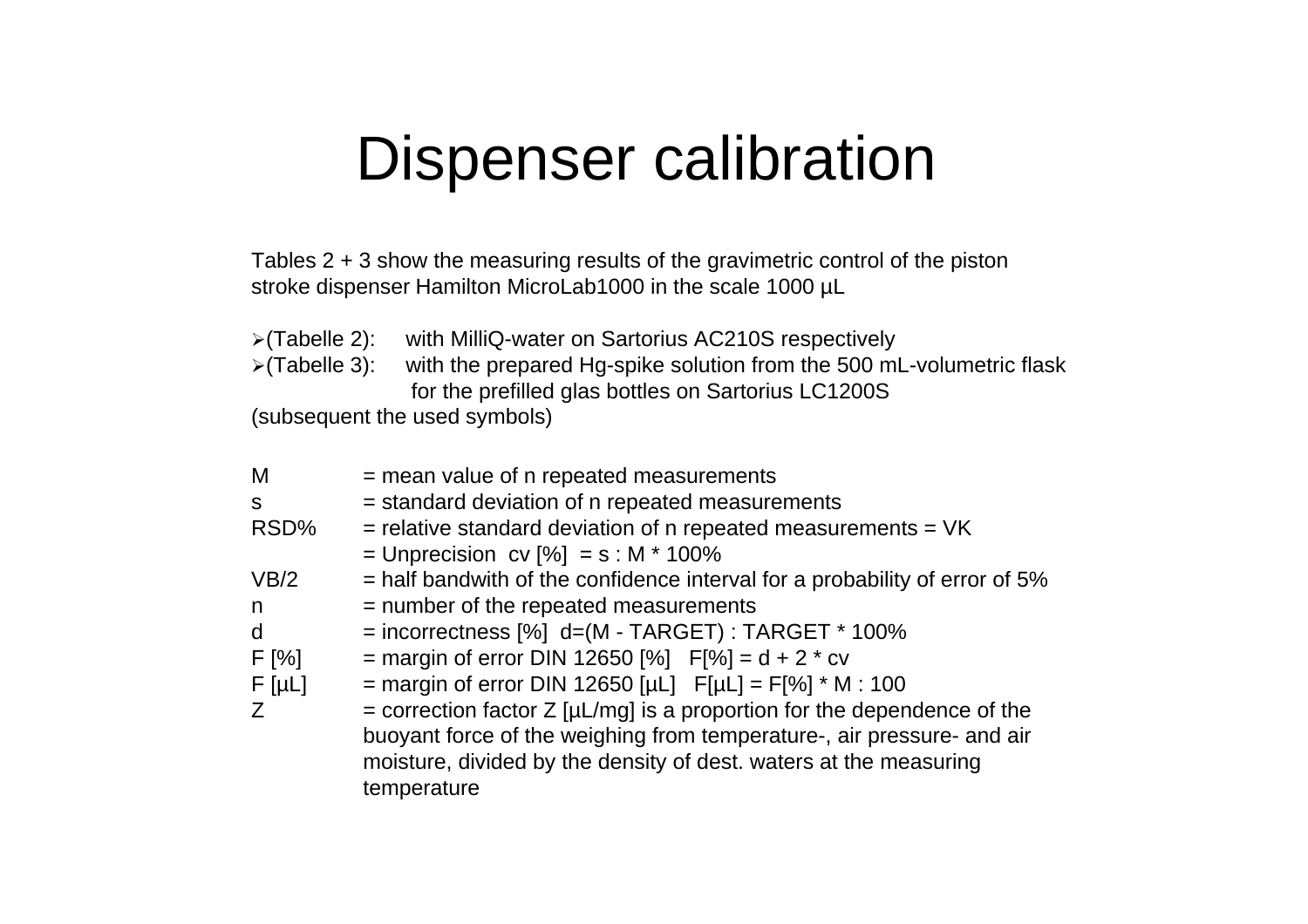#### Table 2

#### **Test parameter**

Weighing the delivered volume (of **MilliQ water**) of the piston stroke dispenser MicroLab1000 adjusted to 1 mL ; the volumetric dosing tip is above the solution

|                                         |                    | Nr.                  | mH2O<br>[g] | MH <sub>20,corr</sub><br>[g] | V <sub>corr, T°C</sub><br>[ML] | Vcorr,20°C<br>[ML] | $\Delta V$ Ref-Real<br>[ML] | $\Delta V$ Ref-Real<br>[%] |
|-----------------------------------------|--------------------|----------------------|-------------|------------------------------|--------------------------------|--------------------|-----------------------------|----------------------------|
| <b>User</b>                             | Jürgen Birkhahn    | $\blacktriangleleft$ | 0,9893      | 0,9903                       | 0,9928                         | 0,9928             | 0,0072                      | 0,7187                     |
| <b>Organisation unit</b>                | <b>BAM I.14</b>    | $\overline{2}$       | 0,9931      | 0,9941                       | 0,9966                         | 0,9966             | 0,0034                      | 0,3374                     |
| Date of testing                         | 11/27/2006         | 3 <sup>5</sup>       | 0,9938      | 0,9948                       | 0,9973                         | 0,9973             | 0,0027                      | 0,2671                     |
| <b>Notations</b>                        | syringe $A = 1$ mL | 4                    | 0,9939      | 0,9949                       | 0,9974                         | 0,9974             | 0,0026                      | 0,2571                     |
| <b>Identification</b>                   | method 2           | $5\phantom{.}$       | 0,9937      | 0,9947                       | 0,9972                         | 0,9972             | 0,0028                      | 0,2772                     |
| <b>Target-Volume [mL]</b>               | $\mathbf 1$        | $6\phantom{1}$       | 0,9939      | 0,9949                       | 0,9974                         | 0,9974             | 0,0026                      | 0,2571                     |
| Max. error (produc.) [µL]               | $6\phantom{1}$     | $\overline{7}$       | 0,9938      | 0,9948                       | 0,9973                         | 0,9973             | 0,0027                      | 0,2671                     |
| Reference temperature [°C]              | 20                 | 8                    | 0,9937      | 0,9947                       | 0,9972                         | 0,9972             | 0,0028                      | 0,2772                     |
| Real - temperature t [°C]               | 23,2               | 9                    | 0,9936      | 0,9946                       | 0,9971                         | 0,9971             | 0,0029                      | 0,2872                     |
| Density (H <sub>2</sub> O), 20°C [g/mL] | 0,9982             | 10                   | 0,9938      | 0,9948                       | 0,9973                         | 0,9973             | 0,0027                      | 0,2671                     |
| Density (H <sub>2</sub> O), t°C [g/mL]  | 0,9975             | M                    | 0,9933      | 0,9943                       | 0,9968                         | 0,9968             | 0,0032                      | 0,3213                     |
| Air pressure [mbar]                     | 1022,582808        | $\mathbf{s}$         | 0,0014      | 0,0014                       | 0,0014                         | 0,0014             |                             |                            |
| <b>Relative air moisture [%]</b>        | 30                 | RSD%                 | 0,1420      | 0,1420                       | 0,1420                         | 0,1420             |                             |                            |
| <b>Tube material</b>                    | <b>FEP</b>         | <b>VB/2</b>          | 0,0010      | 0,0010                       | 0,0010                         | 0,0010             |                             |                            |
| <b>Expansion coeff. [1/K]</b>           | 0,0000032          | $\mathbf n$          | 10          | 10                           | 10 <sup>°</sup>                | 10                 |                             |                            |
|                                         |                    | d                    |             |                              |                                | $-0,3213$          |                             |                            |
| <b>Producer</b>                         | Hamilton/CH        | F [%]                |             |                              |                                | $-0,0373$          |                             |                            |
|                                         |                    | $F[\mu L]$           |             |                              |                                | $-0,0004$          |                             |                            |
|                                         |                    | $\mathbf{Z}$         |             |                              |                                | 1,0035611          |                             |                            |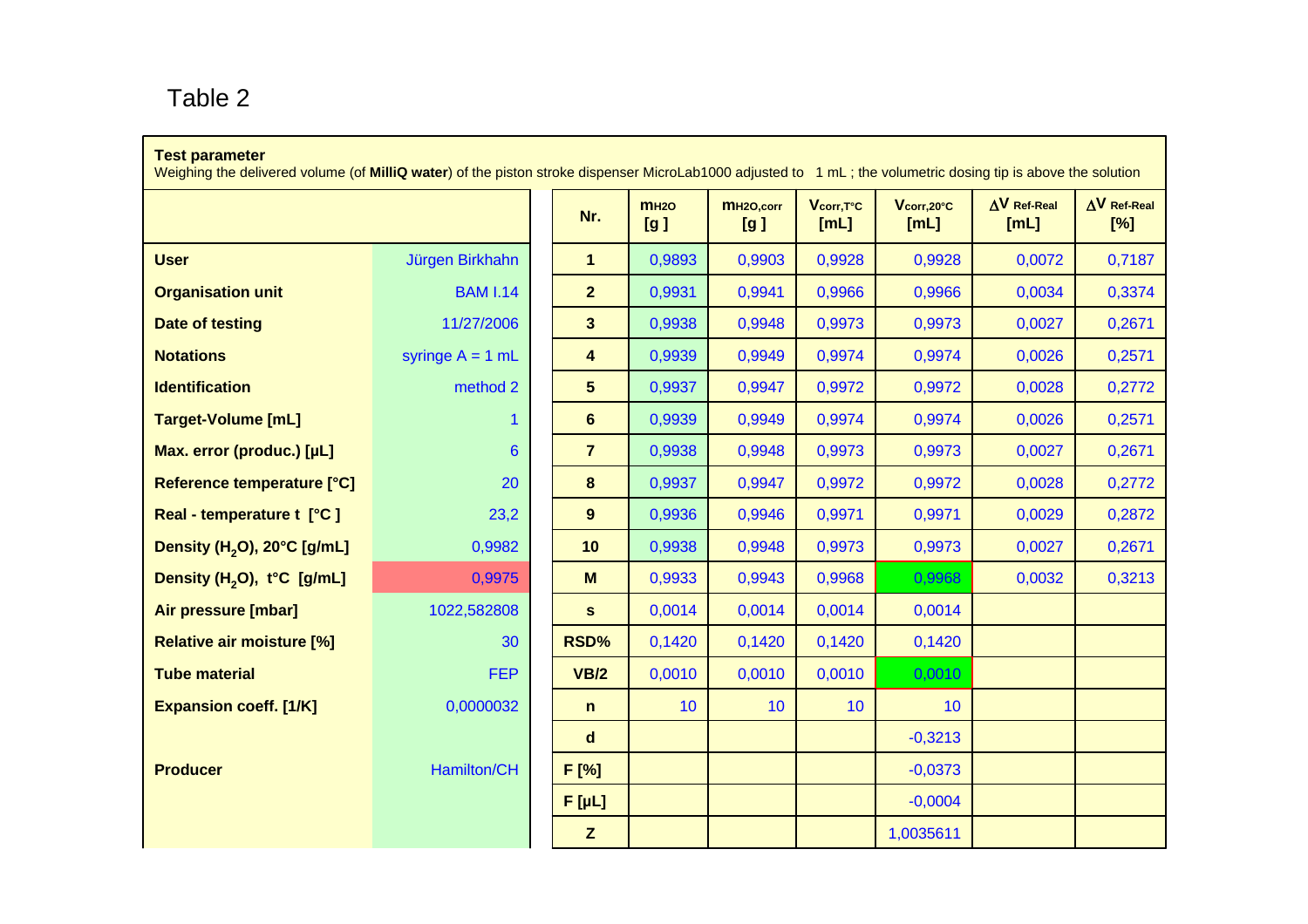#### Table 3

#### **Test parameter**

Weighing the delivered volume (of Hg-spike-solution) of the piston stroke dispenser MicroLab1000 adjusted to 1 mL; the volumetric dosing tip is above the solution

|                                         |                    | Nr.                     | m <sub>H2O</sub><br>[g] | MH <sub>20,corr</sub><br>[g] | Vcorr, T°C<br>[mL] | $V_{\rm corr, 20^{\circ}C}$<br>[ML] | $\Delta V$ Ref-Real<br>[ML] | $\Delta V$ Ref-Real<br>[%] |
|-----------------------------------------|--------------------|-------------------------|-------------------------|------------------------------|--------------------|-------------------------------------|-----------------------------|----------------------------|
| <b>User</b>                             | Jürgen Birkhahn    | $\mathbf 1$             | 0,9909                  | 0,9919                       | 0,9944             | 0,9944                              | 0,0056                      | 0,5581                     |
| <b>Organisation unit</b>                | <b>BAM I.14</b>    | 2 <sup>1</sup>          | 0,9954                  | 0,9964                       | 0,9989             | 0,9989                              | 0,0011                      | 0,1065                     |
| <b>Date of testing</b>                  | 11/27/2006         | 3 <sup>1</sup>          | 0,9955                  | 0,9965                       | 0,9990             | 0,9990                              | 0,0010                      | 0,0965                     |
| <b>Notations</b>                        | Syringe $A = 1$ mL | $\overline{\mathbf{4}}$ | 0,9960                  | 0,9970                       | 0,9995             | 0,9995                              | 0,0005                      | 0,0463                     |
| <b>Identification</b>                   | method 2           | 5                       | 0,9954                  | 0,9964                       | 0,9989             | 0,9989                              | 0,0011                      | 0,1065                     |
| <b>Target-Volume [mL]</b>               | $\mathbf{1}$       | $6\phantom{1}$          | 0,9922                  | 0,9932                       | 0,9957             | 0,9957                              | 0,0043                      | 0,4277                     |
| Max. error (produc.) [µL]               | $6\phantom{1}6$    | $\overline{7}$          | 0,9946                  | 0,9956                       | 0,9981             | 0,9981                              | 0,0019                      | 0,1868                     |
| <b>Reference temperature</b><br>[°C]    | 20                 | 8                       | 0,9954                  | 0,9964                       | 0,9989             | 0,9989                              | 0,0011                      | 0,1065                     |
| Real - temperature t [°C]               | 23,2               | 9                       | 0,9944                  | 0,9954                       | 0,9979             | 0,9979                              | 0,0021                      | 0,2069                     |
| Density (H <sub>2</sub> O), 20°C [g/mL] | 0,9982             | 10                      | 0,9916                  | 0,9926                       | 0,9951             | 0,9951                              | 0,0049                      | 0,4879                     |
| Density (H <sub>2</sub> O), t°C [g/mL]  | 0,9975             | M                       | 0,9941                  | 0,9952                       | 0,9977             | 0,9977                              | 0,0023                      | 0,2330                     |
| Air pressure [mbar]                     | 1022,582808        | $\mathbf{s}$            | 0,0019                  | 0,0019                       | 0,0019             | 0,0019                              |                             |                            |
| <b>Relative air moisture [%]</b>        | 30                 | RSD%                    | 0,1869                  | 0,1869                       | 0,1869             | 0,1869                              |                             |                            |
| <b>Tube material</b>                    | <b>FEP</b>         | VB/2                    | 0,0013                  | 0,0013                       | 0,0013             | 0,0013                              |                             |                            |
| <b>Expansion coeff. [1/K]</b>           | 0,0000032          | $\mathbf n$             | 10                      | 10                           | 10 <sup>°</sup>    | 10                                  |                             |                            |
|                                         |                    | $\mathbf d$             |                         |                              |                    | $-0,2330$                           |                             |                            |
| <b>Producer</b>                         | Hamilton/CH        | F [%]                   |                         |                              |                    | 0,1408                              |                             |                            |
|                                         |                    | $F[\mu L]$              |                         |                              |                    | 0,0014                              |                             |                            |
|                                         |                    | $\mathbf{Z}$            |                         |                              |                    | 1,0035611                           |                             |                            |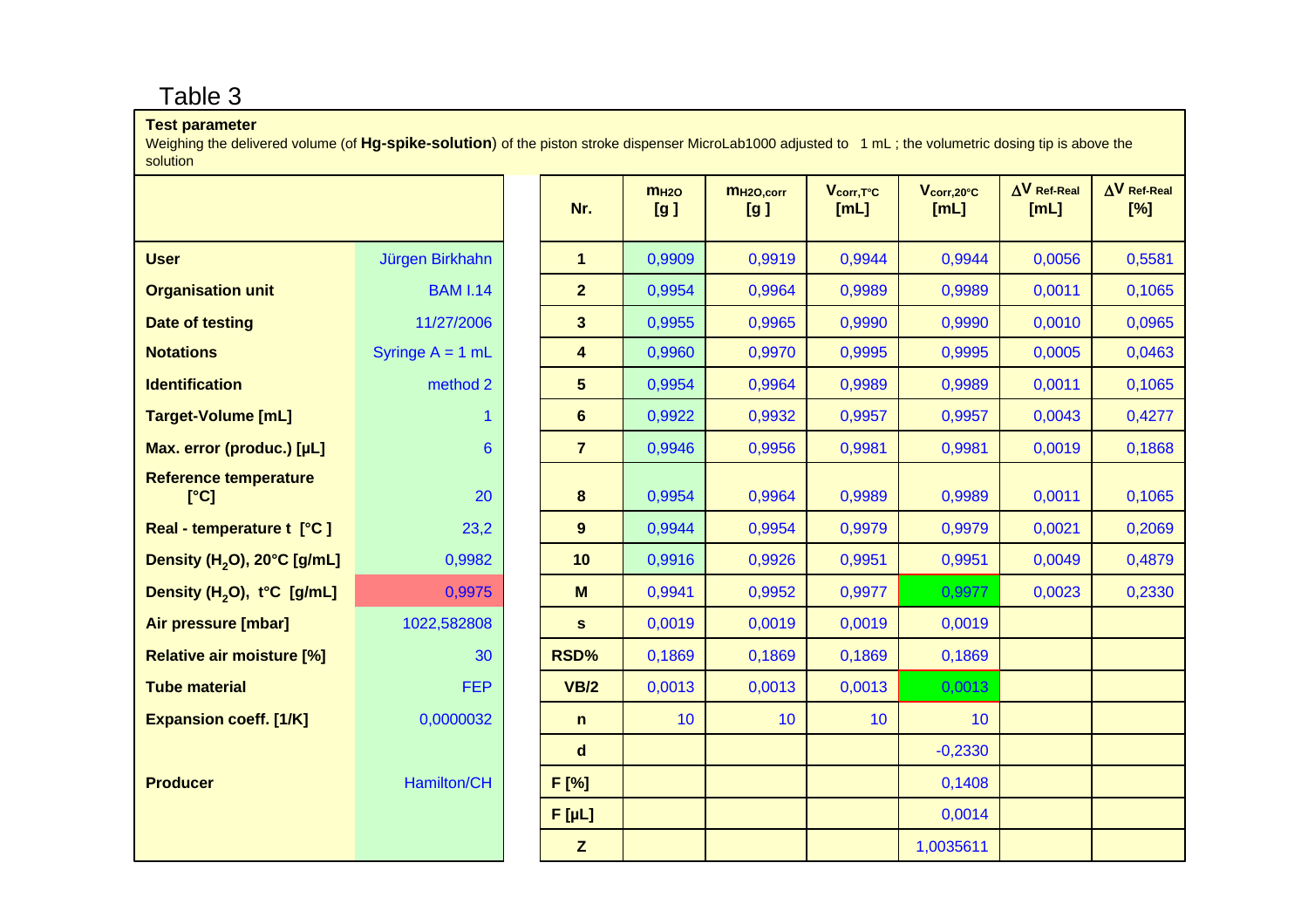|                | Sample-<br>Name | <b>Mass</b><br>[dry,empty] | Mass of<br>addition 2,5 mL<br><b>BrCI-solution</b> | Mass of<br>addition 496,5 mL<br>MilliQ-water | Mass of<br>addition<br>1000 µL of<br>spike-solution | Mass<br>of addition<br>1000 µL of<br><b>Blank-water</b> | <b>Mass</b><br>[total] |
|----------------|-----------------|----------------------------|----------------------------------------------------|----------------------------------------------|-----------------------------------------------------|---------------------------------------------------------|------------------------|
| Bottle 01      | HgBW1           | 350,705                    | 2,912                                              | 494,024                                      |                                                     | 0,995                                                   | 848,636                |
| Bottle 02      | HgStab01        | 350,367                    | 2,878                                              | 493,99                                       | 0,993                                               |                                                         | 848,228                |
| Bottle 03      | HgStab02        | 351,692                    | 2,912                                              | 493,937                                      | 0,995                                               |                                                         | 849,536                |
| Bottle 04      | HgStab03        | 350,161                    | 2,916                                              | 493,931                                      | 0,993                                               |                                                         | 848,001                |
| Bottle 05      | HgStab04        | 351,63                     | 2,898                                              | 493,945                                      | 0,992                                               |                                                         | 849,465                |
| Bottle 06      | HgBW2           | 350,888                    | 2,913                                              | 493,983                                      |                                                     | 0,995                                                   | 848,779                |
| Bottle 07      | HgStab05        | 351,589                    | 2,906                                              | 493,94                                       | 0,993                                               |                                                         | 849,428                |
| Bottle 08      | HgStab06        | 351,869                    | 2,917                                              | 493,942                                      | 0,995                                               |                                                         | 849,723                |
| Bottle 09      | HgStab07        | 350,615                    | 2,916                                              | 493,959                                      | 0,998                                               |                                                         | 848,488                |
| Bottle 10      | HgStab08        | 350,886                    | 2,92                                               | 493,856                                      | 0,994                                               |                                                         | 848,656                |
| Bottle 11      | HgBW3           | 350,509                    | 2,917                                              | 494,247                                      |                                                     | 0,998                                                   | 848,671                |
| Bottle 12      | HgStab09        | 351,88                     | 2,919                                              | 493,932                                      | 0,994                                               |                                                         | 849,725                |
| Bottle 13      | HgStab10        | 352,381                    | 2,912                                              | 493,947                                      | 0,996                                               |                                                         | 850,236                |
| Bottle 14      | HgStab11        | 351,399                    | 2,916                                              | 493,958                                      | 0,994                                               |                                                         | 849,267                |
| Bottle 15      | HgStab12        | 352,485                    | 2,915                                              | 494,032                                      | 0,992                                               |                                                         | 850,424                |
| Mean<br>value: |                 | 351,2704                   | 2,91113333                                         | 493,974867                                   | 0,99408333                                          |                                                         | 849,1508<br>67         |

### Table 4: Protocol of the test bottle preparation for the stability test (net values)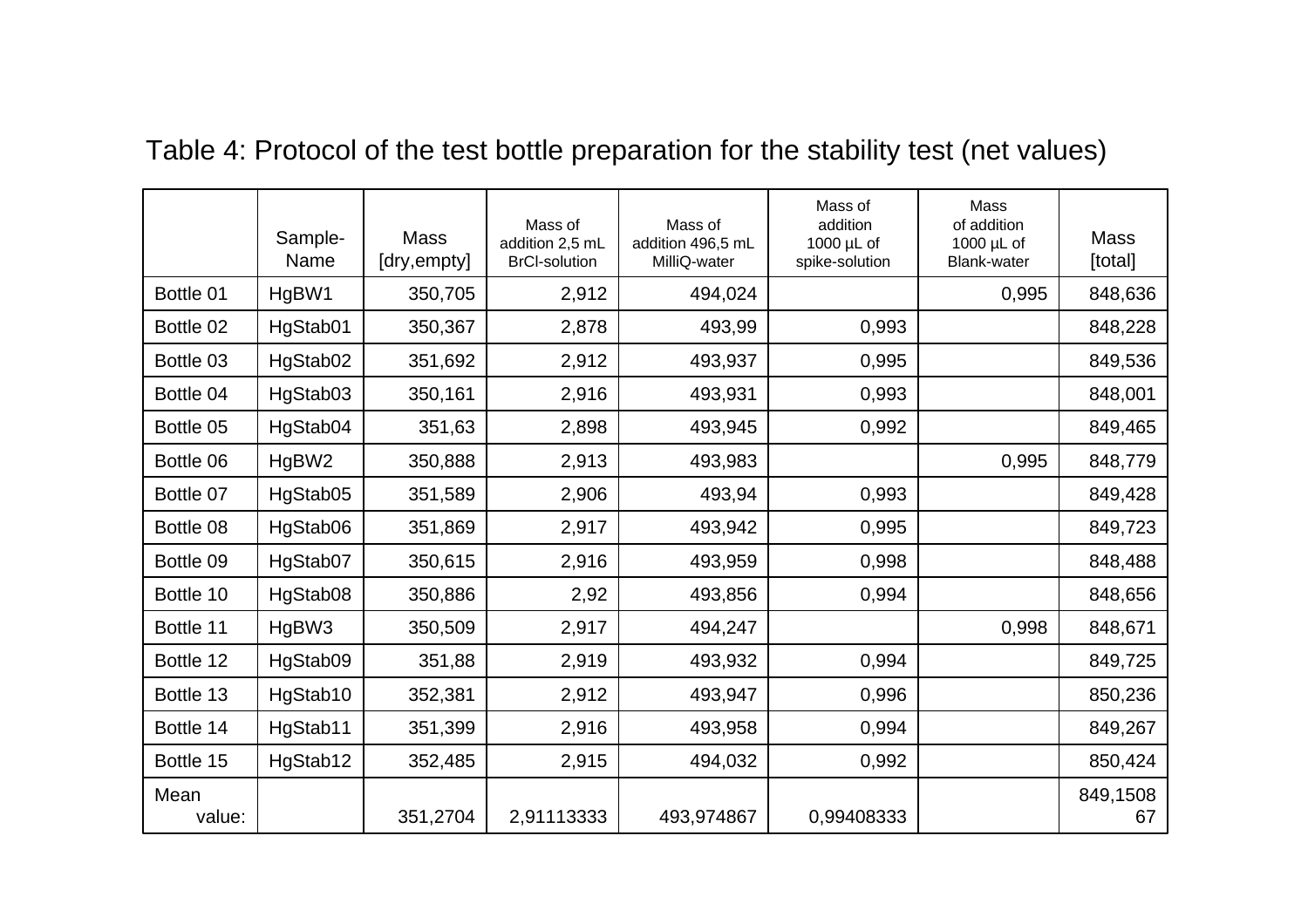### Calculation of the density of the used spike solution

- $\bullet$ From calibration of the dilutor MicroLab1000 on 11/ 27/2006
- $\bullet$ Average of volume 1000 µL water  $0.99679$  mL
- $\bullet$ Average of mass 1000 µL spike-solution 0,99414 g  $\bullet$ Density spike-solution **"D"** 0.99734 g/mL
- $\bullet$  **"D"** = calculated density of the spike-solution at 23,2°C, 30 % air moisture and air pressure of 1022,6 mbar
- $\bullet$ 0,99916 g/cm<sup>3</sup> = on 11/27/2006 measured density of the spike-solution at 20 $^{\circ}$ C, 30 % air moisture and air pressure of 1022,6 mbar
- $\bullet$ 0,99849 g/cm<sup>3</sup> = on 11/29/2006 measured density of the spike-solution at 23,2 $^{\circ}$ C, 30 % air moisture and air pressure of 1022,6 mbar
- $\bullet$ 0,9992 g/cm<sup>3</sup> = on 11/29/2006 measured density of the spike-solution at 20 $^{\circ}$ C, 30 % air moisture and air pressure of 1022,6 mbar
- $\bullet$  At that time I didn't know whereof these discrepancies were caused; I thought it couldn't be the difference (physically) between mL and  $\mathsf{cm}^{3}$
- $\bullet$ 0,99913  $q/mL = on 11/27/2006$  measured average of density of the prepared bottles [for this example, cm<sup>3</sup> equals mL] at 20°C, 30 % air moisture and air pressure of 1022,6 mbar
- • Average of spike-volume [mL] = 0,99673 (calculated from the average of spike masses and calculated density from the MicroLab1000 – calibration)
- $\bullet$  **As result:** Hg amount of spike-solution for stability-test  $= 24,52$  µg Hg/L
- • $= 24,14$  µg Hg/kg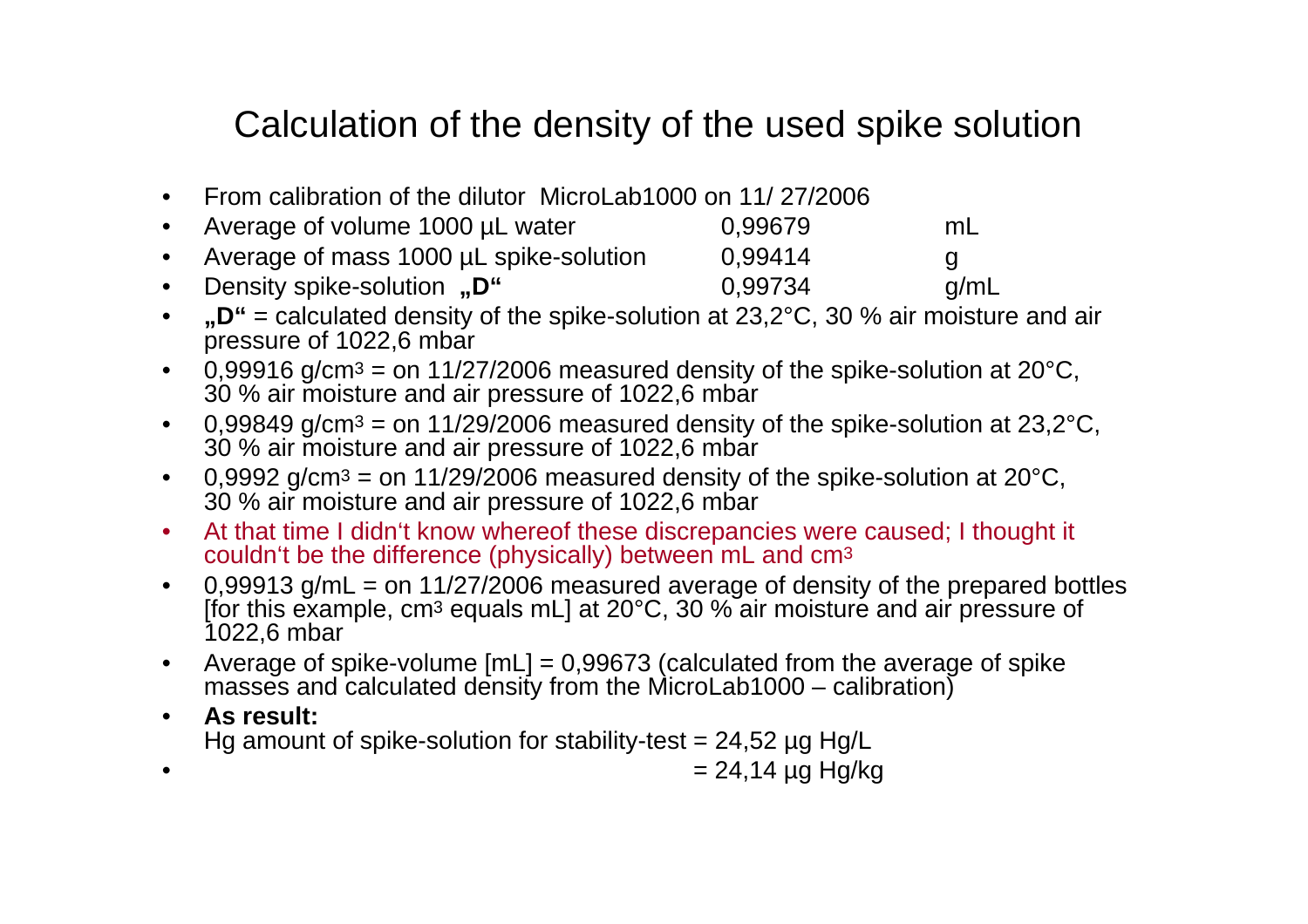### Hg-Content of spike and test solutions

- From this calculation the mean Hg content of the spike solution for the test bottles results in $= 24,43$  ng Hg per added mL
- And this lead to a mean Hg content of the prepared test bottles of  $= 49,04$  ng Hg/L
- [this is demonstrated in the next table 5]

The measurements with the AFS-apparatus , Mercur' were carried out on the same basis, since all calibration standards were also prepared volumetrically.

**From this point of view the value above was the basic value for the beginning of the stability studies.**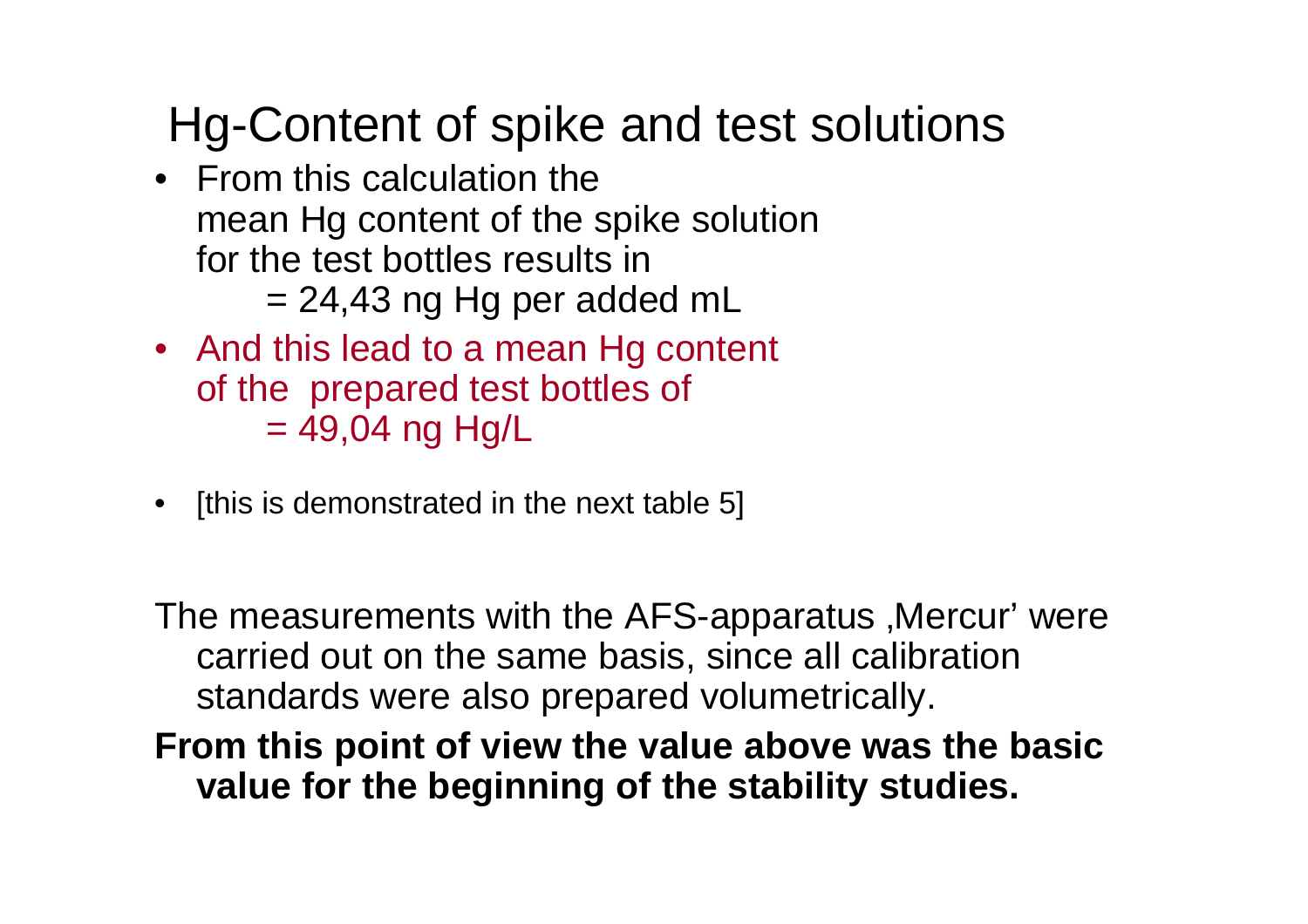| Sample-<br><b>Name</b> | Content of test-<br>sample<br>ng Hg/L<br>(single-sample) | Fill-Volume of the test-bottles<br>(calculated from the mean<br>density = $0,999132917$ g/mL)<br>[ML] | Fill-Volume for blank-samples<br>(calculated from the mean density of<br>the water-spiking with MicroLab1000 =<br>0,996786931 g/mL)<br>[ML] |
|------------------------|----------------------------------------------------------|-------------------------------------------------------------------------------------------------------|---------------------------------------------------------------------------------------------------------------------------------------------|
| HgBW1                  | 0                                                        |                                                                                                       | 499,536044                                                                                                                                  |
| HgStab01               | 49,0371356                                               | 498,293062                                                                                            |                                                                                                                                             |
| HgStab02               | 49,0388101                                               | 498,276047                                                                                            |                                                                                                                                             |
| HgStab03               | 49,0392041                                               | 498,272043                                                                                            |                                                                                                                                             |
| HgStab04               | 49,0396966                                               | 498,267039                                                                                            |                                                                                                                                             |
| HgBW2                  | 0                                                        |                                                                                                       | 499,495915                                                                                                                                  |
| HgStab05               | 49,0393026                                               | 498,271043                                                                                            |                                                                                                                                             |
| HgStab06               | 49,0378251                                               | 498,286056                                                                                            |                                                                                                                                             |
| HgStab07               | 49,0359537                                               | 498,305072                                                                                            |                                                                                                                                             |
| HgStab08               | 49,0461004                                               | 498,201983                                                                                            |                                                                                                                                             |
| HgBW3                  | 0                                                        |                                                                                                       | 499,767788                                                                                                                                  |
| HgStab09               | 49,0387116                                               | 498,277048                                                                                            |                                                                                                                                             |
| HgStab10               | 49,0377266                                               | 498,287056                                                                                            |                                                                                                                                             |
| HgStab11               | 49,0364461                                               | 498,300068                                                                                            |                                                                                                                                             |
| HgStab12               | 49,0294542                                               | 498,371129                                                                                            |                                                                                                                                             |
| Mean value:            | 49,038                                                   | 498,28397                                                                                             | 499,599916                                                                                                                                  |

Table 5: Documentation of the relatively small fluctuations of the finished preparation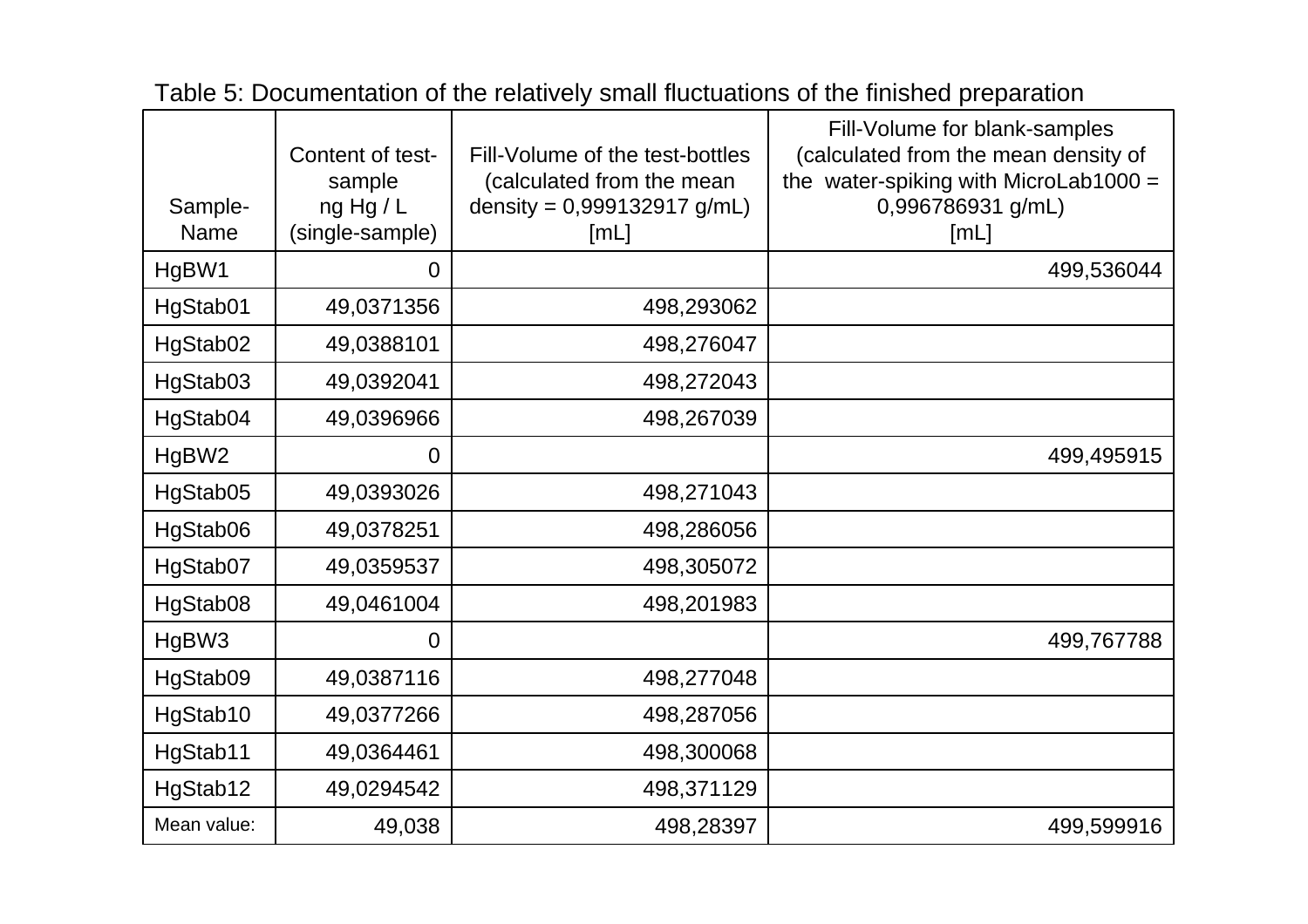# Organisation of measurements:

For stability testing of the freshly before prepared test bottles

- •**01. Test** = day of preparation = Mo.  $11/27/2006$ = first measurement
- 8 spiked bottles
	- After daily analyses were 4 bottles for meantime storage in a refrigerator, and
	- 4 bottles for storage at room temperature
- 2 blank bottles
	- After daily analyses was 1 bottle for meantime storage in a refrigerator, and
	- 1 bottle for storage at room temperature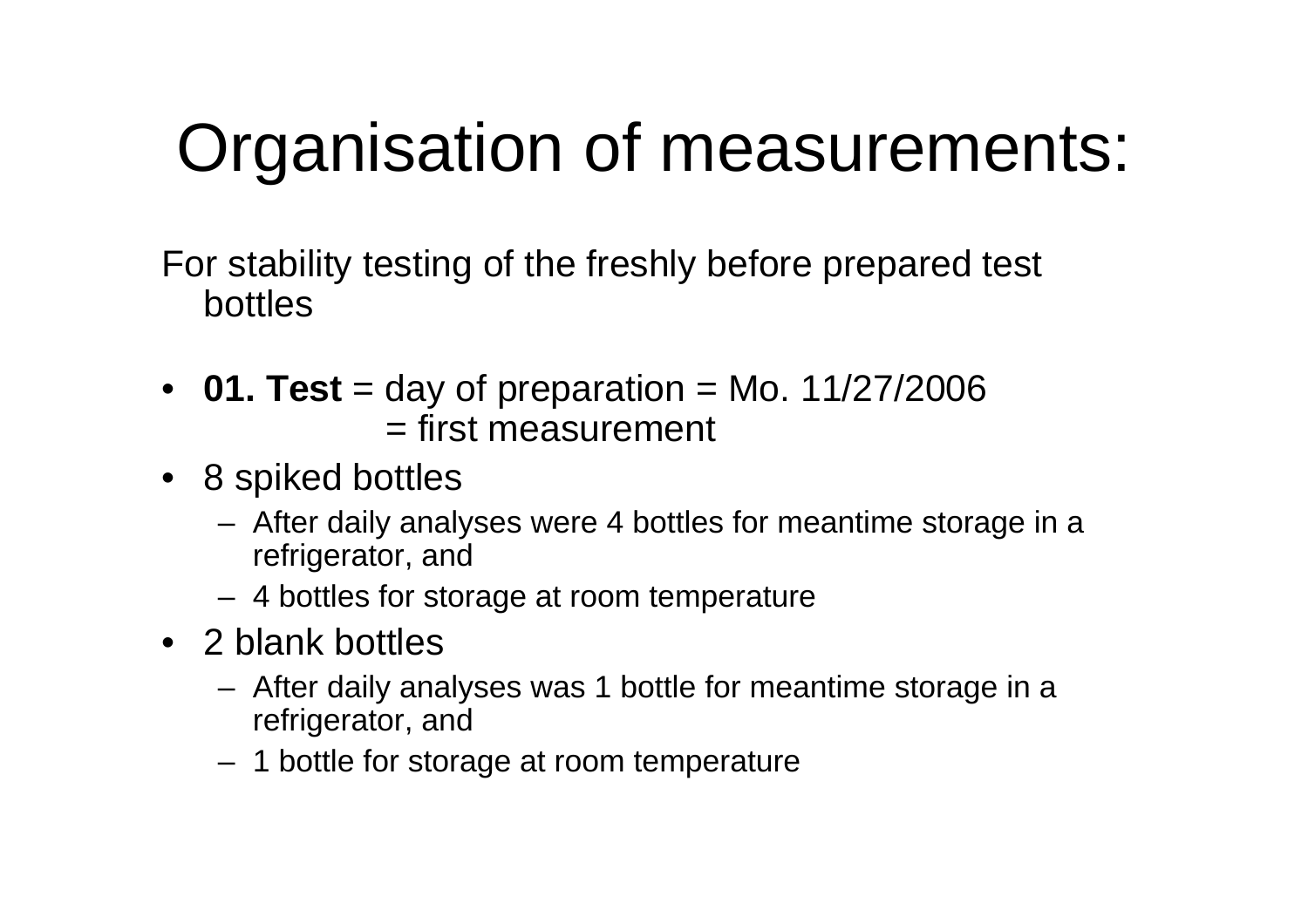# Scheme of calibration

### [values from the , Mercur' protocol on 11/27/2006]

|          | Target<br>[ng $Hg/L$ ] | <b>Ints</b> | <b>SD</b><br>(3time-<br>measurm.) | RSD/%<br>(3time-<br>measurm.) | Real<br>[ng $Hg/L$ ] | Real as %<br>of target |
|----------|------------------------|-------------|-----------------------------------|-------------------------------|----------------------|------------------------|
| Kal-Null | $\overline{0}$         | 0,000535    | 0,000017                          | 3,206                         | 0,057377049          |                        |
| Kal-Std1 | 1,986                  | 0,000787    | 0,000038                          | 4,907                         | 2,12295082           | 106,895812             |
| Kal-Std2 | 9,93                   | 0,00172     | 0,000032                          | 1,87                          | 9,770491803          | 98,3936737             |
| Kal-Std3 | 19,986                 | 0,002954    | 0,000022                          | 0,768                         | 19,8852459           | 99,4958766             |
| Kal-Std4 | 29,819                 | 0,004146    | 0,000028                          | 0,679                         | 29,6557377           | 99,452489              |
| Kal-Std5 | 39,72                  | 0,00539     | 0,000008                          | 0,149                         | 39,85245902          | 100,333482             |
| Kal-Std6 | 49,65                  | 0,006581    | 0,000045                          | 0,693                         | 49,6147541           | 99,9290113             |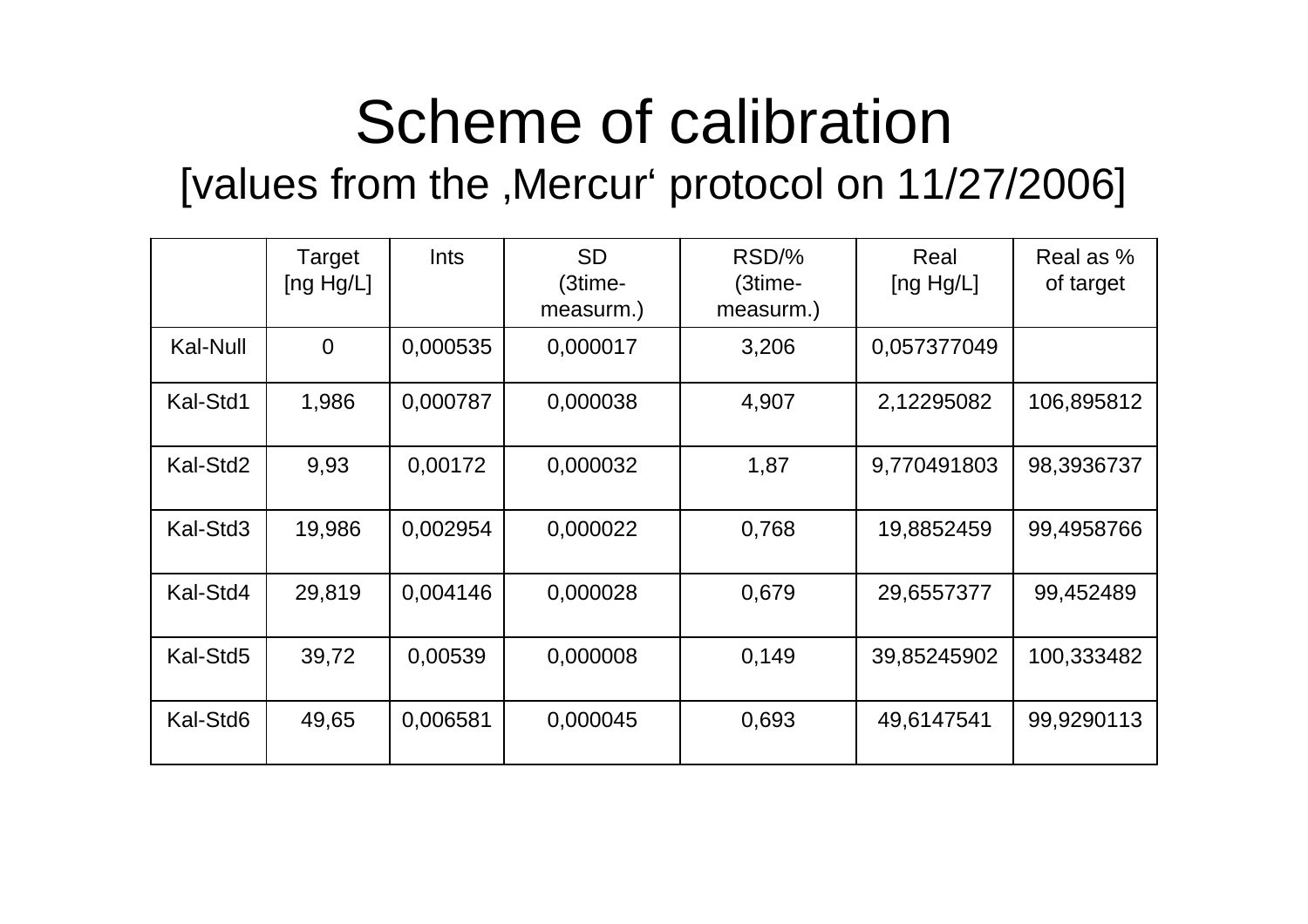### Results of the just now prepared stability test samples

(driftcorrected); all values in [ng Hg / L]

| Arranged as the of measurement cycle    | <b>Target content of the</b><br>single test sample | Measured content<br>At Date:<br>11/27/2006 | Note:                       |  |
|-----------------------------------------|----------------------------------------------------|--------------------------------------------|-----------------------------|--|
| KalStd-1                                | Intensity value =                                  | 0,000787                                   | Intensity value             |  |
| KalStd-3 as control sample; Drift-Basis | 19,986                                             | 19,85                                      | <b>Real value</b>           |  |
| HgBW1                                   | 0                                                  | 2,1390177                                  | <b>Driftcorrected value</b> |  |
| HgStab01                                | 49,03713561                                        | 65,528784                                  | Driftcorrected value        |  |
| HgStab02                                | 49,03881009                                        | 57,144365                                  | Driftcorrected value        |  |
| HgStab04                                | 49,03969663                                        | 56,848855                                  | Driftcorrected value        |  |
| HgStab05                                | 49,03930261                                        | 50,343456                                  | Driftcorrected value        |  |
| KalStd-3 as control sample; Drift-Basis | 19,986                                             | 20,05                                      | Real value                  |  |
| HgBW2                                   | 0                                                  | 2,4045705                                  | <b>Driftcorrected value</b> |  |
| HgStab07                                | 49,03595369                                        | 54,093394                                  | Driftcorrected value        |  |
| HgStab09                                | 49,03871159                                        | 65,228173                                  | Driftcorrected value        |  |
| HgStab10                                | 49,03772659                                        | 53,947149                                  | Driftcorrected value        |  |
| HgStab12                                | 49,02945415                                        | 56,059537                                  | <b>Driftcorrected value</b> |  |
| KalStd-3 as control sample; Drift-Basis | 19,986                                             | 19,79                                      | <b>Real value</b>           |  |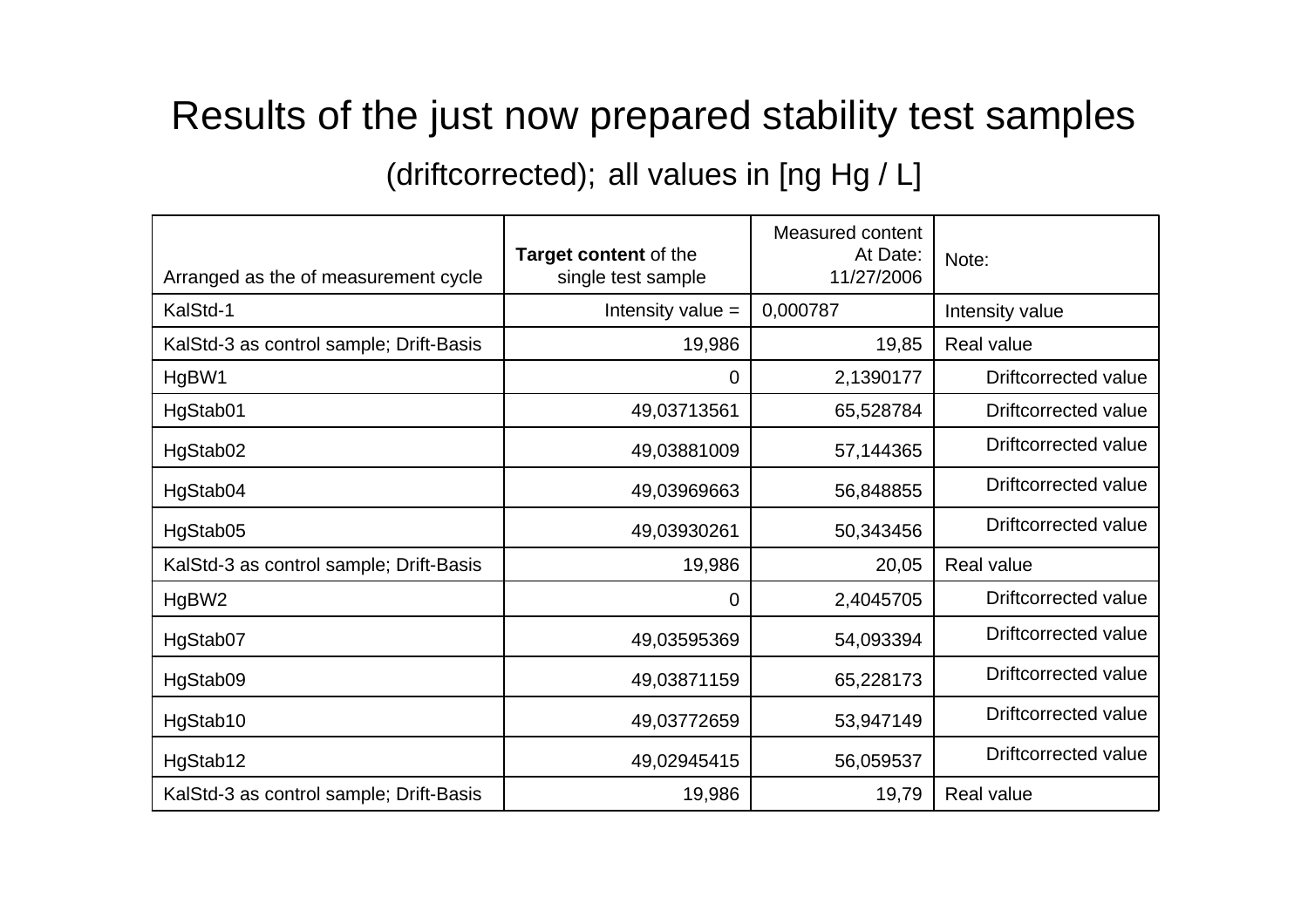### Further organisation of the stability measurements:

- • With this scheme the following stability tests were executed, with changing drift-bases and daily new prepared calibration and calibration standards; also, if necessary (due to their shorttime stability), with new prepared calibration stock solutions.
- •02. Test  $= 1$  day after preparation Di. 11/28/2006 •03. Test  $= 2$  days after preparation Mi. 11/29/2006 •04. Test  $= 4$  days after preparation Fr. 12/01/2006 •05. Test  $= 7$  days after preparation  $\blacksquare$  Mo. 12/04/2006 (canceld, concerned staff member not available) •06. Test  $= 14$  days after preparation Mo.  $12/11/2006$ •07. Test  $= 21$  days after preparation Mo. 12/18/2006 •08. Test  $= 35$  days after preparation Di. 01/02/2007 • additional measurements (starting at 01/02/2007) with the longtime stored samples
- • 4 spiked bottles (2x meantime storage in a refrigerator,
	- 2x storage at room temperature)
- •1 blank bottle (1x storage at room temperature)

•

- •09. Test  $= 49$  days after preparation  $M_0$ . 01/15/2007
- •10. Test  $= 63$  days after preparation  $\mu$  Mo. 01/29/2007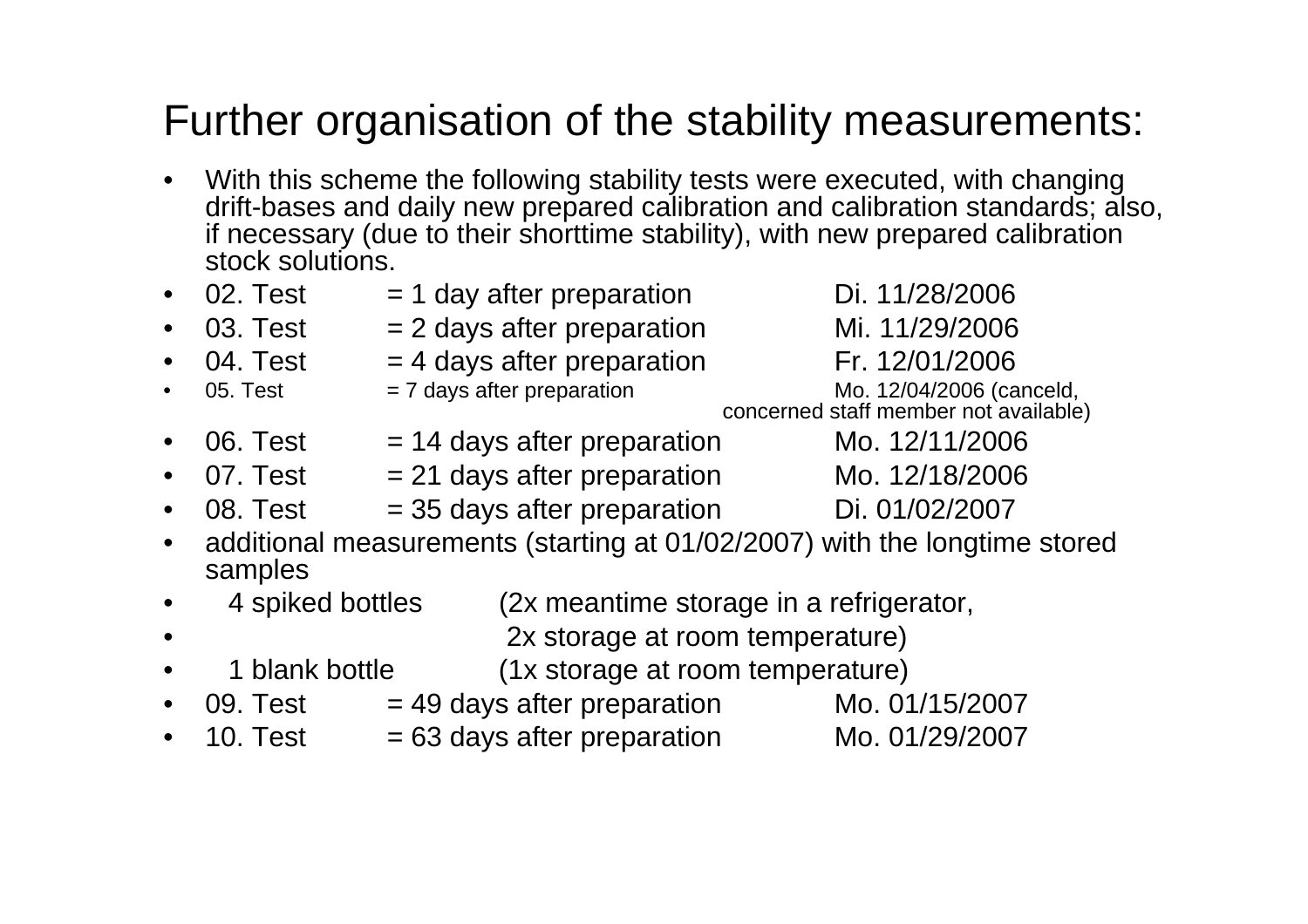AFS-Measurements of the stability of an amount of about 49,04 ng Hg in 1 L prepared test-solution stabilized with BrCl [corrected for the target value of the single bottle (= recovery rate in %); including drift control, but without a blank-correction (blank = about 3,7 ng Hg/L)] Note: HgStab01, 02, 03 and 04/2 were tests prepared later in 500 mL volumetric flasks Figure 1

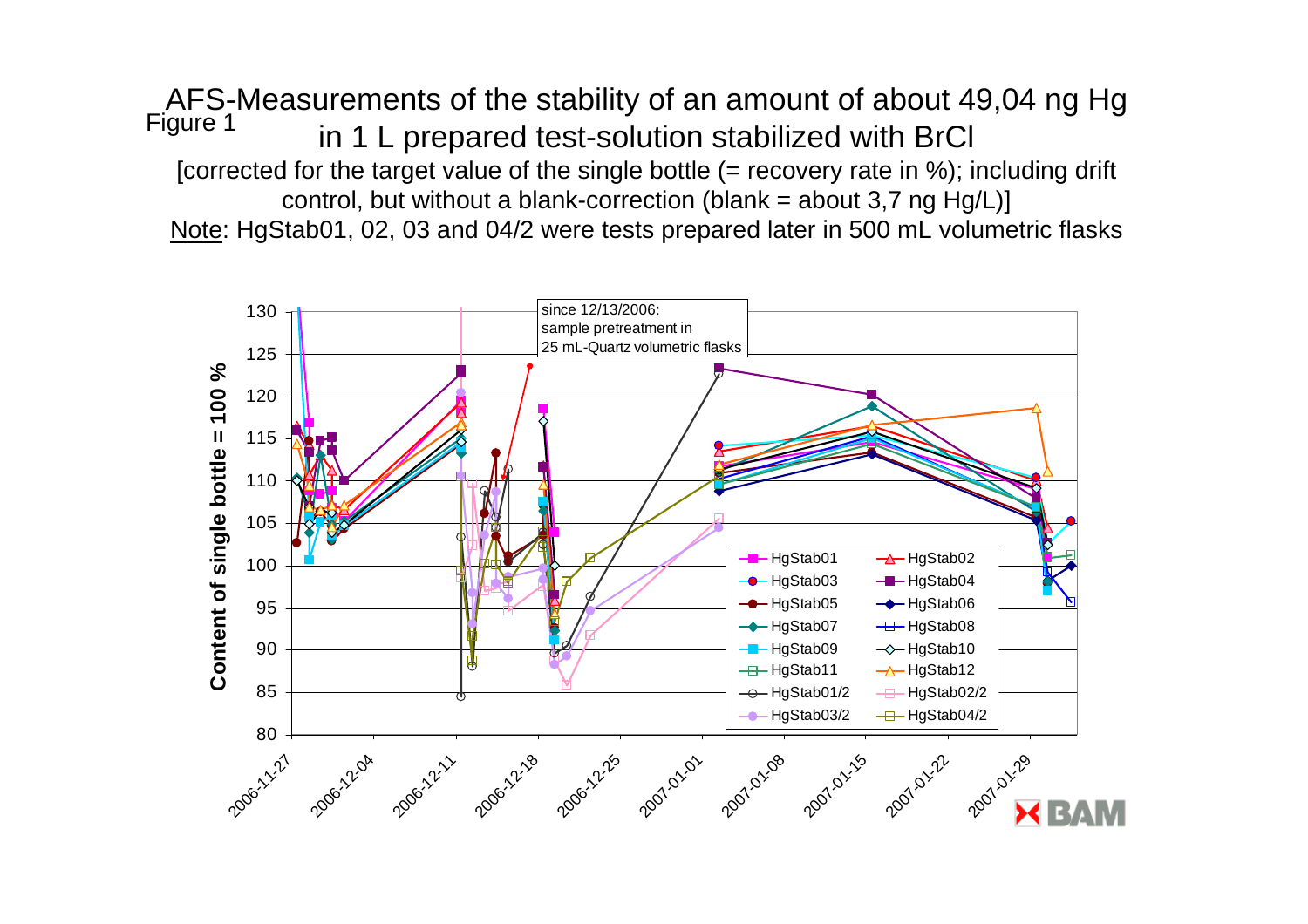## First resume:

- The values shown in with Figure 1 were corrected for the target values of the single-test bottles (only in this manner it is really comparable). These values reflect the potential sample specific fluctuations of the recovery rates; but the instabilities and the failures of the apparatus used were also inherent at the time of executing the measurement scheme.
- Because of this, one can only conclude that these fluctuations caused by sample instability were in a maximum range of

about  $\pm$  20 % of the target value.

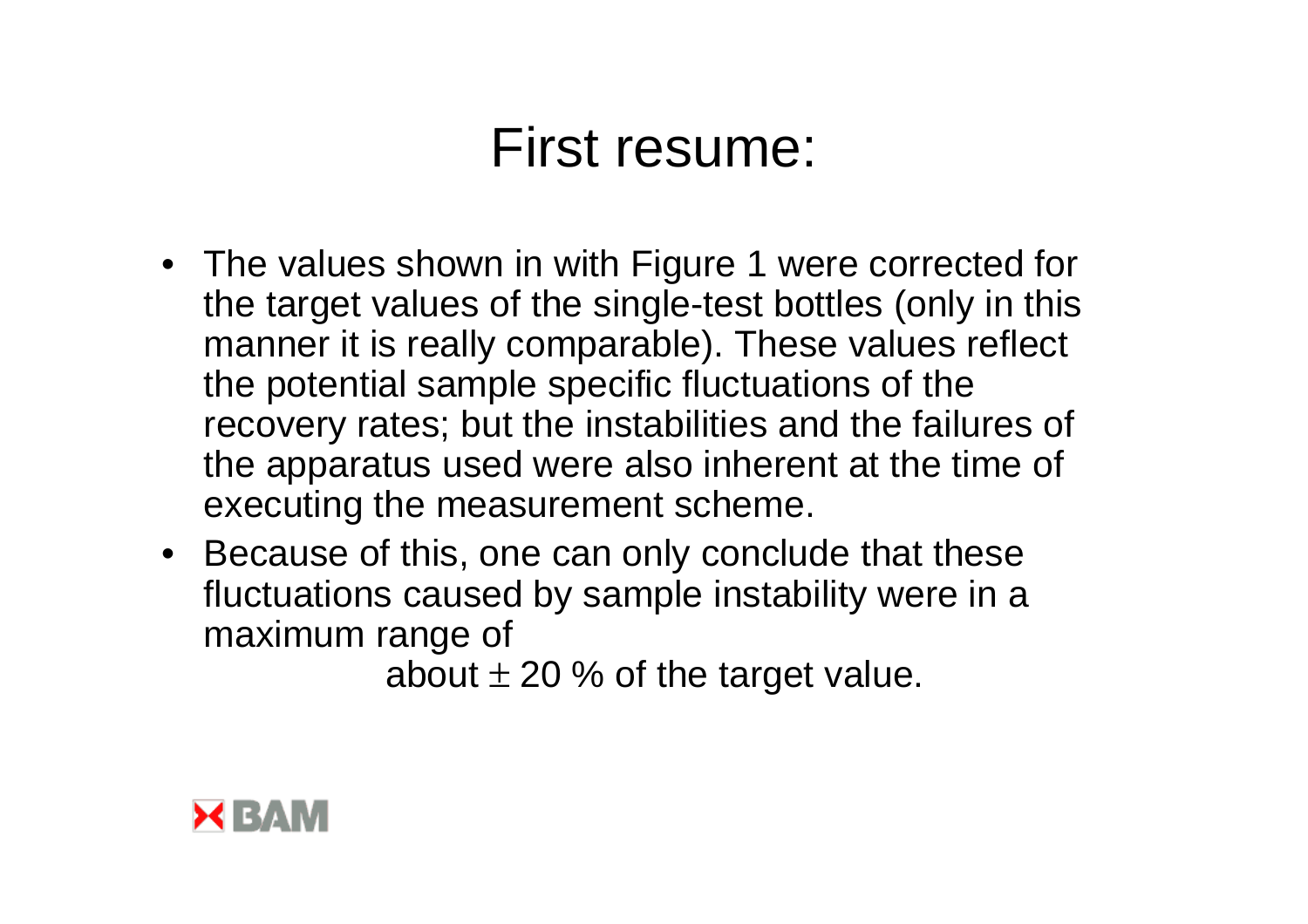Evaluation of the stability of one special test bottle

- Using the test bottle "HgStab05" as an example, Figure 2 is documented that a slightly increased Hg-content can be indeed stated compared to the target value of 49,04 ng Hg/L, but the value can be considered as stable in a range of  $\pm$  7 – 8 ng Hg/L from the target value over the whole time period of the investigations, of about 60 days.
- With this, we have a tolerable percental margin of fluctuation of about  $\pm$  15 % for the stability over the declared time period of 60 days.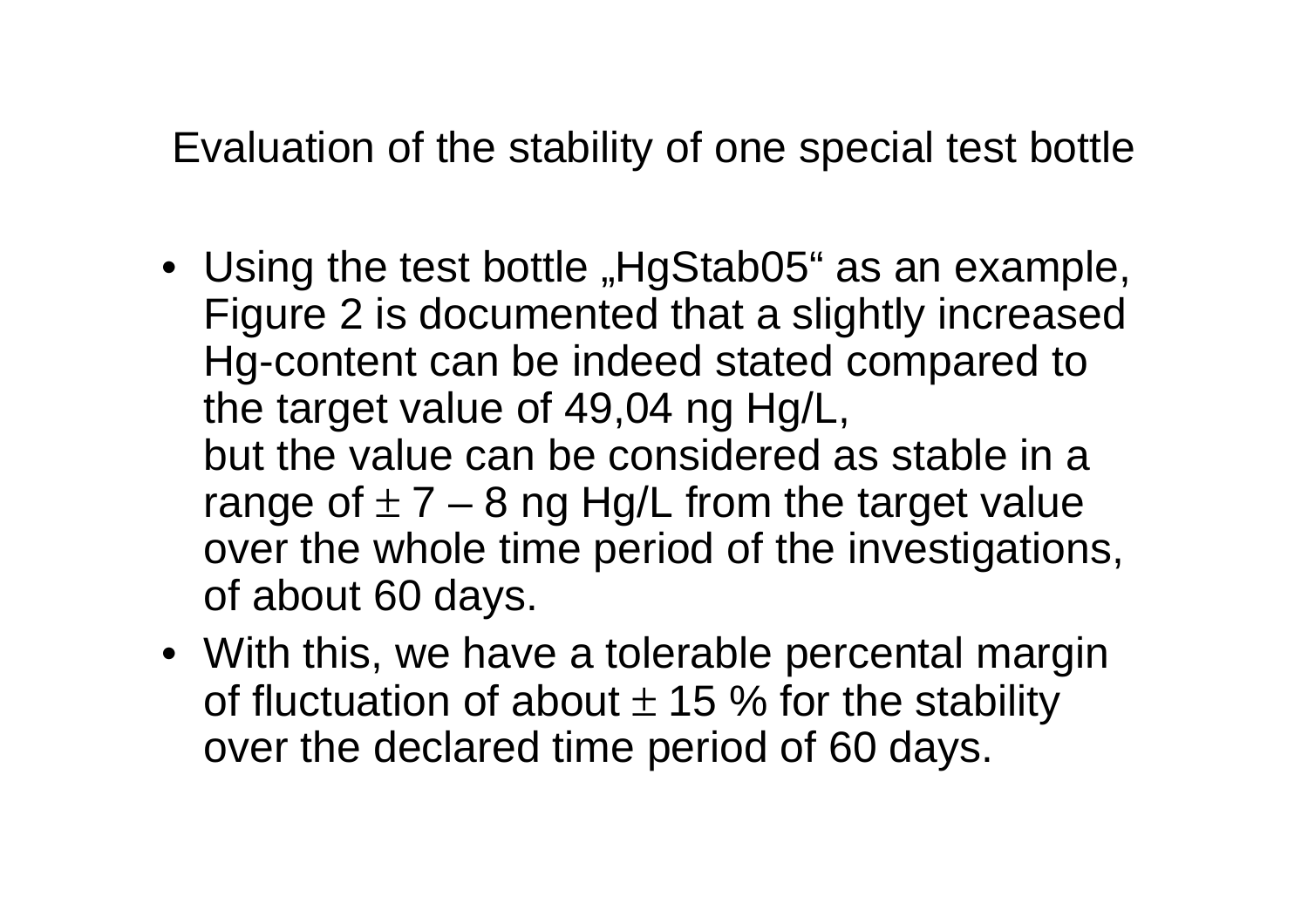### Stability test with AFS; Example: HgStab05 (target = 49,04 ng Hg/L; blank = 3,7 ng Hg/L)

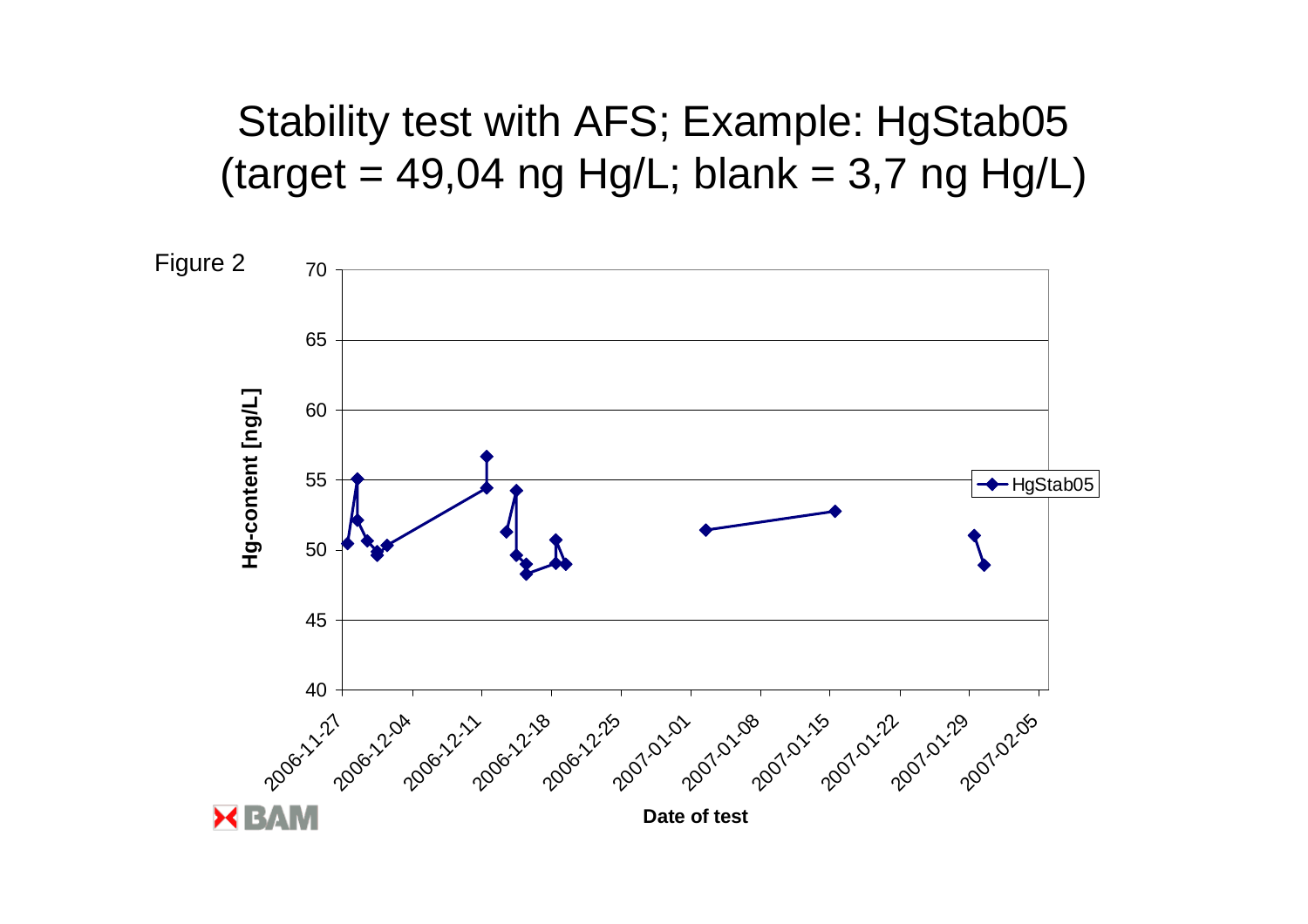## Second resume:

• With the example of the calibration values of the calibration standard 6 - used as QC- respectively Drift-Control-sample - the following Figure 3 is documenting once more that the calibration point, very well ajusted to the concentration of the stability test samples, shows the same fluctuation pattern tendencies as seen in Figure 2 for a single test sample.

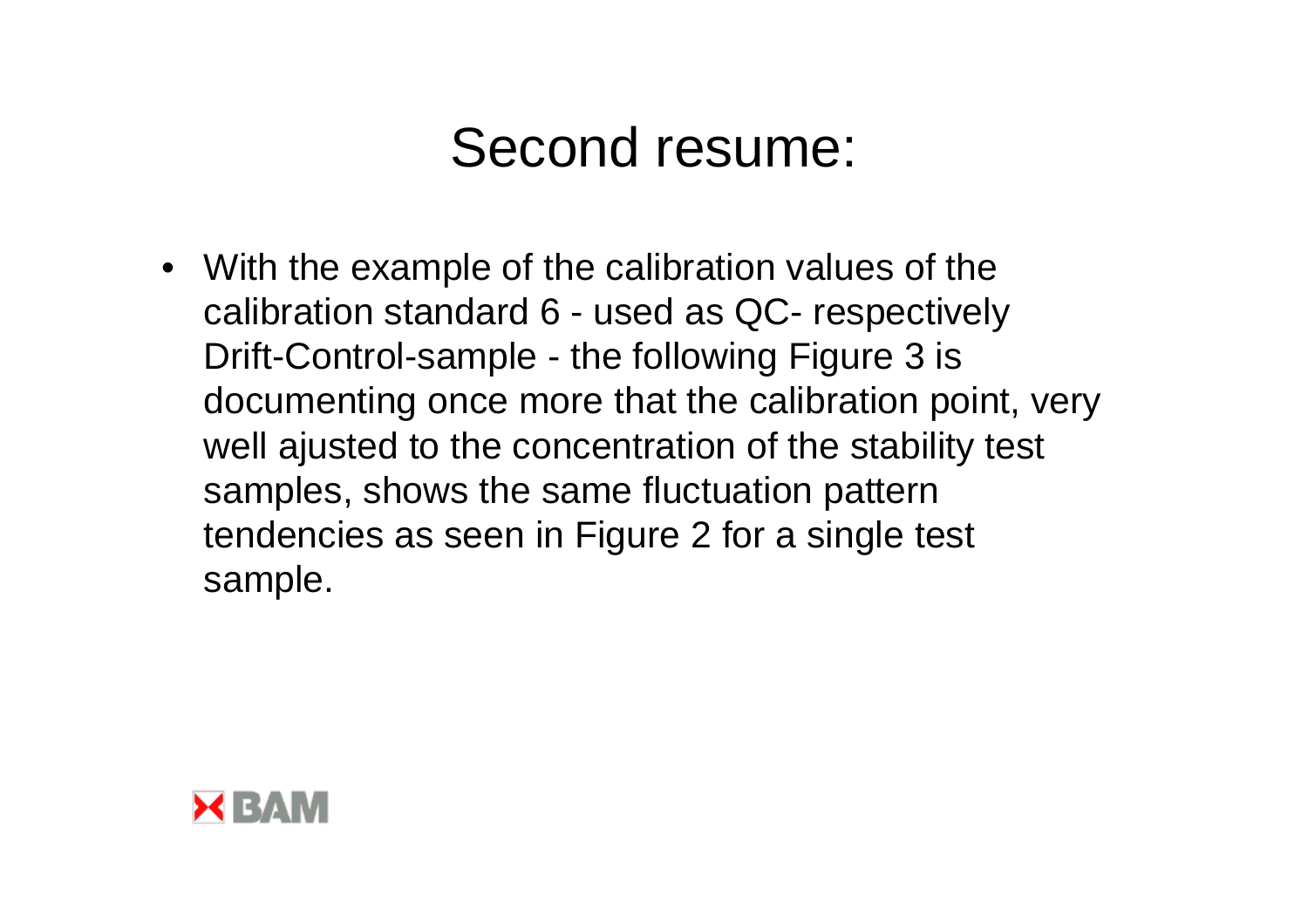### Stability test with AFS; Example: KalStd-6 as QualityControl-sample  $(target = 49,65 ng Hg/L)$ Figure 3

[at several positions of the measurement scheme]

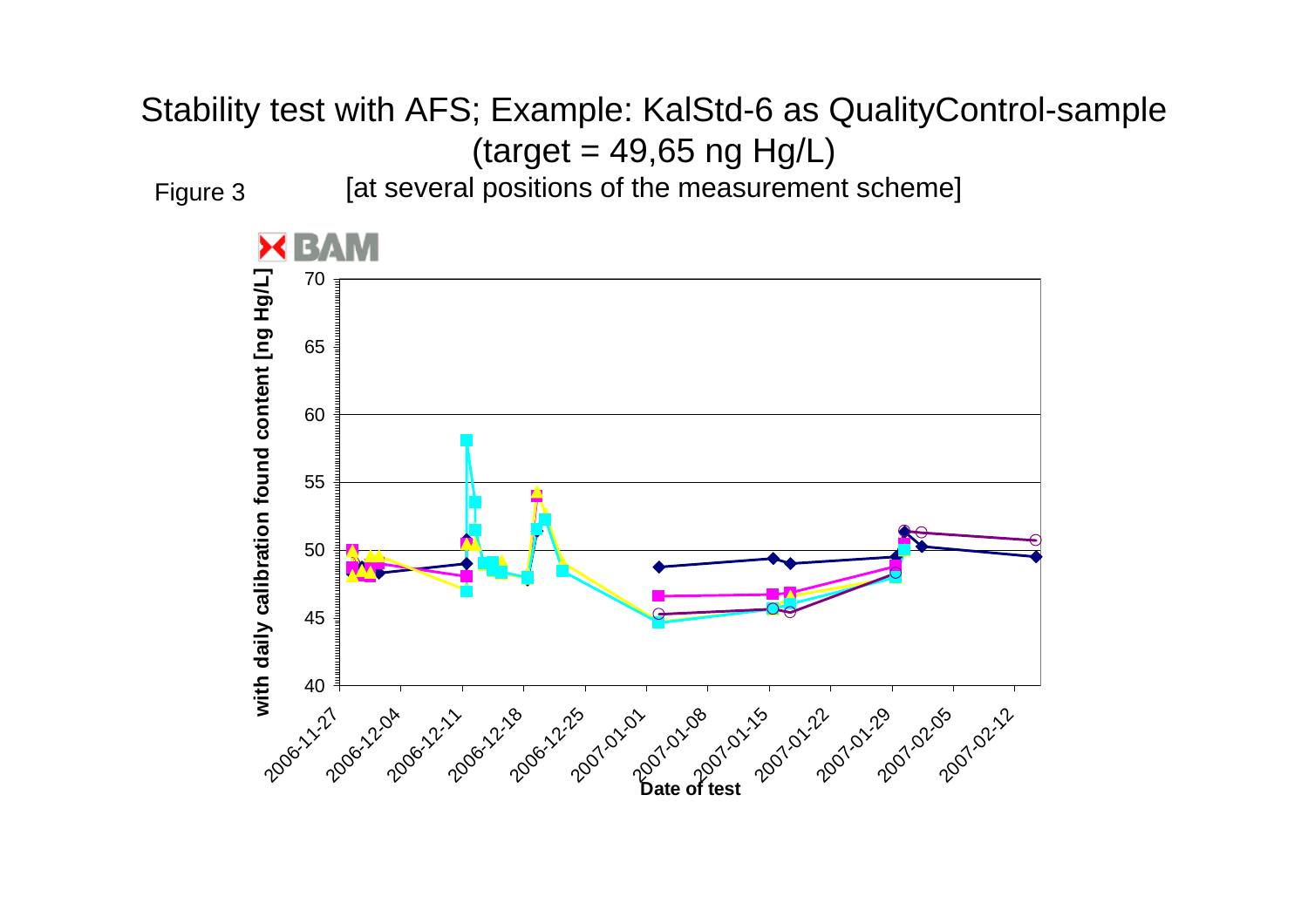# **Conclusions**

- After all measurements, stability of prepared solutions could be stated as being robust enough and thus allowing the preparation of the samples for the CCQM P100.1 (Hg) intercomparison run
- It is possible to prepare solutions with such a small content of mercury with a stability sufficient for a time period of about 60 days
- Basis for this is a careful, gravimetrically controlled, low contamination handling of the desired test bottles during preparation